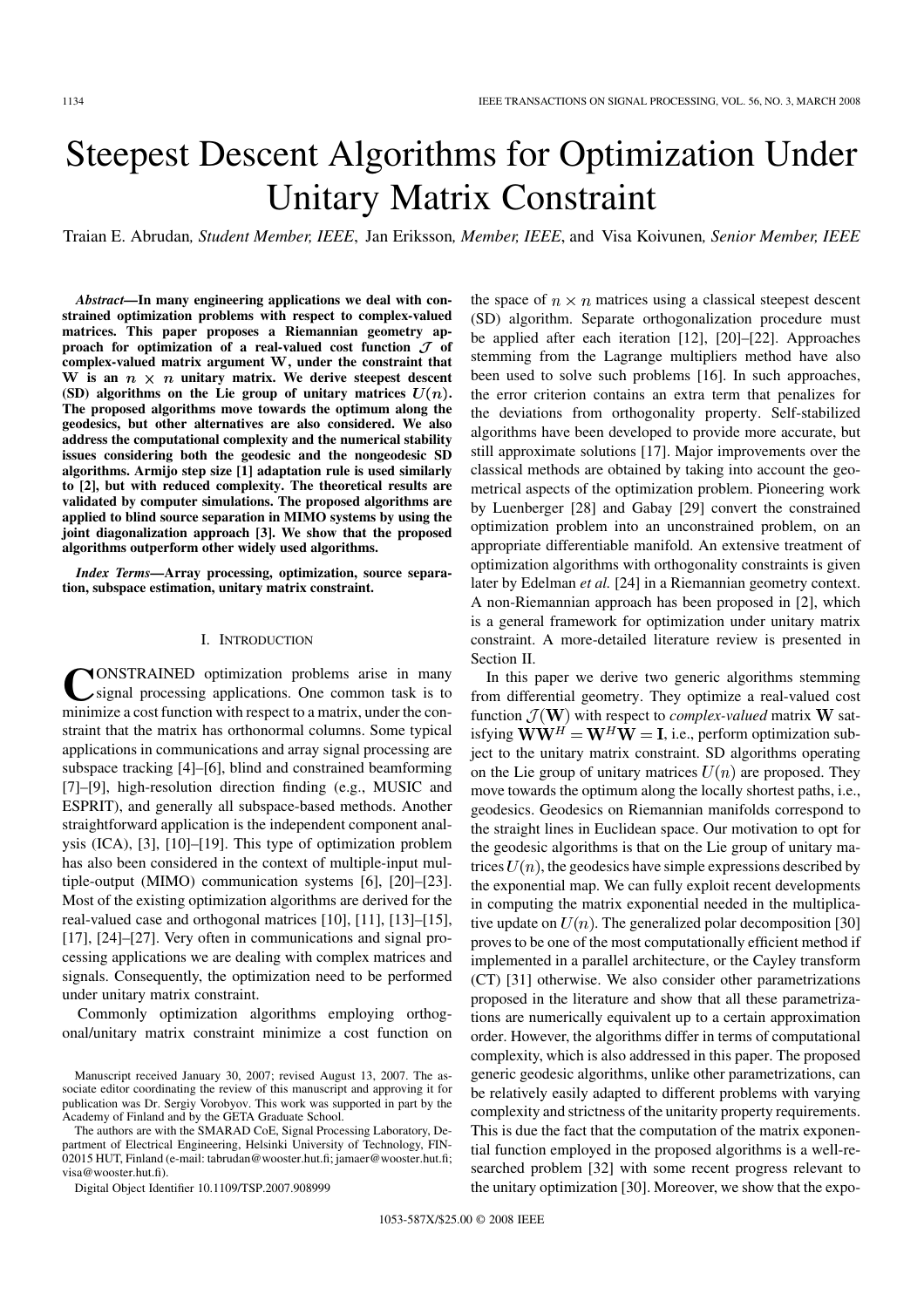nential map is well suited for adapting the step size for the SD method on the unitary group.

This paper is organized as follows. In Section II, an overview of the problem of optimization under unitary matrix constraint is provided. A brief review of different approaches presented in the literature is given as well. A simple geometric example is used to illustrate the differences among various approaches. In Section III, we derive the Riemannian gradient on the Lie group of unitary matrices and the corresponding SD algorithms. Equivalence relationships between the proposed algorithms and other algorithms are established in Section IV. The computational complexity and the numerical stability issues are studied in Sections V and VI, respectively. Simulation results are presented in Section VII. The proposed algorithms are used to solve the unitary matrix optimization problem encountered in the joint approximate diagonalization of eigenmatrices (JADE) algorithm [3] which is applied for blind source separation in a MIMO system. Finally, Section VIII concludes the paper.

#### II. OPTIMIZATION UNDER UNITARY MATRIX CONSTRAINT

In this section, a brief overview of optimization methods under orthonormal or unitary matrix constraint is provided. Different approaches are reviewed and the key properties of each approach are briefly studied. A simple example is presented to illustrate how each algorithm searches for the optimum.

#### *A. Overview*

Most of classical optimization methods with unitary matrix constraint operate on the Euclidean space by using a SD algorithm. The unitary property of the matrix is lost in every iteration, and it needs to be restored in each step. Moreover, the convergence speed is reduced. Other algorithms use a Lagrangian type of optimization, by adding an extra-penalty function which penalizes for the deviation from unitarity [16]. These methods suffer from slow convergence and find only an approximate solution in terms of orthonormality. Self-stabilized algorithms provide more accurate solutions [17], [33].

A major drawback of the classical Euclidean SD and Lagrange type of algorithms [12], [16], [20]–[22] is that they do not take into account the special structure of the parameter space where the cost function needs to be optimized. The constrained optimization problem may be formulated as an unconstrained one in a different parameter space called *manifold*. Therefore, the space of unitary matrices is considered to be a "constrained surface." Optimizing a cost function on a manifold is often considered [10], [14], [24], [25], [29], [34] as a problem of Riemannian geometry [35]. Algorithms more general than the traditional Riemannian approach are considered in [2].

The second important aspect neglected in classical algorithms is that the  $n \times n$  unitary matrices are algebraically closed under the multiplication operation, not under addition. Therefore, they form a group under the multiplication operation, which is the *Lie group* of  $n \times n$  unitary matrices,  $U(n)$  [36]. Consequently, by using an iterative algorithm based on an additive update the unitarity property is lost after each iteration. Even though we are moving along a straight line pointing in the right direction,

we depart from the constrained surface in each step. This happens because a Riemannian manifold is a "curved space." The locally length-minimizing curve between two points on the Riemannian manifold is called a *geodesic* and it is not a straight line like on the Euclidean space. Several authors [10], [11], [13], [14], [24], [25], [28], [29], [34], [37], [38] have proposed that the search for the optimum should proceed along the geodesics of the constrained surface. Relevant work in Riemannian optimization algorithms may be found in [24], [29], [34], and [38]–[41]. Algorithms considering the *real-valued* Stiefel and/or Grassmann manifolds have been proposed in [10], [11], [15], [17], [24]–[26], and [42]. Edelman *et al.* [24] consider the problem of optimization under orthonormal constraints. They propose SD, conjugate gradient, and Newton algorithms along geodesics on Stiefel and Grassman manifolds.

A general framework for optimization under unitary matrix constraints is presented in [2]. It is not following the traditional Riemannian optimization approach. A modified SD algorithm, coupled with Armijo's step size adaptation rule [1] and a modified Newton algorithm are proposed for optimization on both the complex Stiefel and the complex Grassmann manifold. These algorithms do not employ a geodesic motion, but geodesic motion could be used in the general framework. A local parametrization based on an Euclidean projection of the tangent space onto the manifold is used in [2]. Hence, the computational cost may be reduced. Moreover, it is suggested that the geodesic motion is not the only solution, since there is no direct connection between the Riemannian geometry of the Stiefel (or Grassmann) manifold (i.e., the "constrained surface") and an arbitrary cost function.

The SD algorithms proposed in this paper operate on the Lie group of unitary matrices  $U(n)$ . We have derived the Riemannian gradient needed in the optimization on  $U(n)$ . We choose to follow a geodesic motion. This is justified by the desirable property of  $U(n)$  that the right multiplication is an isometry with respect to the canonical bi-invariant metric [35]. This allows us to translate the descent direction at any point in the group to the identity element and exploit the fact that the tangent space at identity is the Lie algebra of skew-Hermitian matrices. This leads to lower computational complexity because the argument of the matrix exponential operation is skew-Hermitian. Novel methods for computing the matrix exponential operation for skew-symmetric matrices recently proposed in [30] and [32] may be exploited. Moreover, we show that using an adaptive step size according to Armijo's rule [1] fits very well to the proposed algorithms.

#### *B. Illustrative Example*

We present a rather simple simulation example, in order to illustrate how different algorithms operate under the unitary constraint. We consider the Lie group of unit-norm complex numbers  $U(1)$ , which are the  $1 \times 1$  unitary matrices. The unitary constraint is in this case the unit circle. We minimize the cost function  $\mathcal{J}(w) = |w+0.2|^2$ , subject to  $ww^* = 1$ . Five different algorithms are considered. The first one is the unconstrained SD algorithm on the Euclidean space, with the corresponding update  $w_{k+1} = w_k - \eta(w_k + 0.2)$ , where  $\eta$  is the step size. The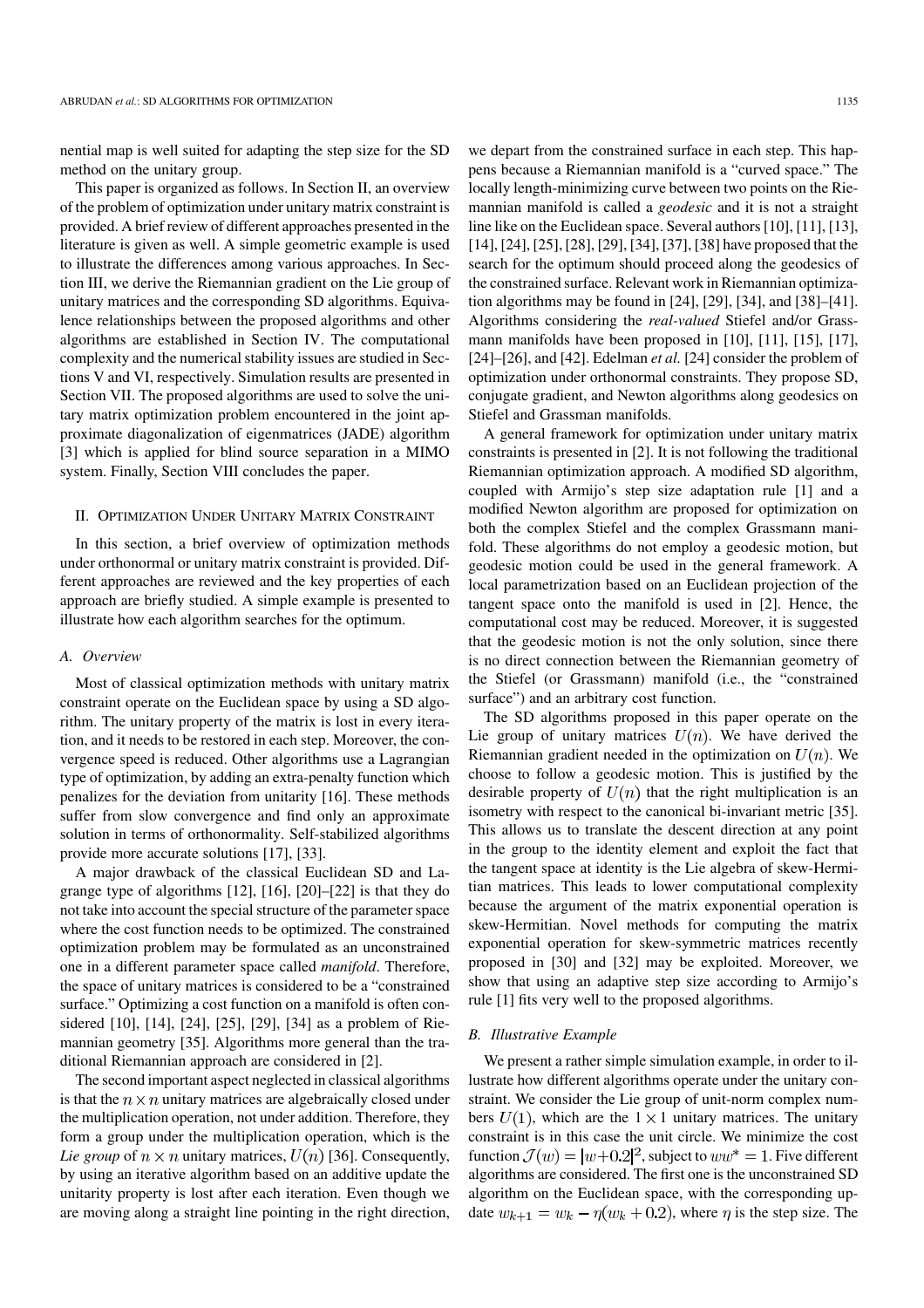

Fig. 1. Minimization of a cost function on the unit circle  $U(1)$ . Euclidean versus Riemannian SD methods.

second one is the same SD with enforcing the unit norm constraint,  $w_{k+1} = w_{k+1}/|w_{k+1}|$ , after each iteration. The third method is similar to the bigradient method [16] derived from the Lagrange multiplier method. An extra-penalty  $(|w|^2 - 1)^2$ weighted by a parameter  $\lambda$  is added to the original cost function  $\mathcal{J}(w)$  in order to penalize the deviation from the unit norm. In this case,  $w_{k+1} = w_k - \eta [(w_k + 0.2) + \lambda w_k (|w_k|^2 - 1)].$  The fourth SD algorithm operates on the right parameter space determined by the constraint. At each point the algorithm takes a direction tangent to the unit circle and the resulting point is projected back to the unit circle. The corresponding update is  $w_{k+1} = \pi(w_k + \gamma[w_k(|w_k|^2 - 1) + 0.2(w_k^2 - 1)])$ , where  $\gamma$ is the step size and  $\pi(\cdot)$  is the operator which projects an arbitrary point to the closest point on the unit circle in terms of Euclidean norm. The fifth algorithm is a *multiplicative update* SD algorithm derived in this paper. The corresponding update is a rotation, i.e.,  $w_{k+1} = w_k \exp[0.04 \mu \Im\{w_k\}]$ , where  $j = \sqrt{-1}$ and  $\Im\{w_k\}$  is the imaginary part of  $w_k$ . The parameter  $\mu$  represents the step size. The starting point is  $w_0 = \exp(j\pi/4)$  for all the algorithms (see Fig. 1). The point  $w_{\text{min}_{u}} = -0.2$ , sets the cost function to its minimum  $\mathcal{J}(w_{\text{min}_{u}}) = 0$ , but this is an undesired minimum because it does not satisfy the constraint. The desired optimum is  $w_{\text{min}_d} = -1$ , where the constraint is satisfied and  $\mathcal{J}(w_{\text{min}_d}) = 0.64$ . We may notice in Fig. 1 that the unconstrained SD (marked by  $\Diamond$ ) takes the SD direction in  $\mathbb{R}^2$ , and goes straight to the undesired minimum. By enforcing the unit norm constraint, we project radially the current point on the unit circle  $(\Box)$ . The enforcing is necessary at every iteration in order to avoid the undesired minimum. The extra-penalty SD algorithm  $(\nabla)$  follows the unconstrained SD in the first iteration, since initially the extra-penalty term is equal to zero. It converges somewhere between the desired and the undesired minimum.

The SD algorithm [2] on the space determined by the constraint (\*) takes in this case *the SD direction on*  $U(1)$ , tangent to the unit circle. The resulting point is projected to the closest

point on the unit circle in terms of Euclidean norm. The proposed SD algorithm  $\langle \bigcap \rangle$  uses a multiplicative update which is a phase rotation. The phase is proportional to the imaginary part of the complex number associated with the point. For this reason, the constraint is satisfied at every step in a natural way. Although this low-dimensional example is rather trivial, it has been included for illustrative purposes. In the case of multidimensional unitary matrices, a similar behavior is encountered.

# III. ALGORITHM DERIVATION

In this section, we derive two generic SD algorithms on the Lie group of unitary matrices. Consider a real-valued cost function  $\mathcal J$  of a complex  $n \times n$  matrix **W**, i.e.,  $\mathcal J: \mathbb C^{n \times n} \to \mathbb R$ . Our goal is to minimize (or maximize) the function  $\mathcal{J} = \mathcal{J}(\mathbf{W})$ under the constraint that  $\mathbf{W}\mathbf{W}^H = \mathbf{W}^H\mathbf{W} = \mathbf{I}$ , i.e.,  $\mathbf{W}$  is unitary. We proceed as follows. First, in Section III-A we describe the Lie group  $U(n)$  of  $n \times n$  unitary matrices, which is a *real* differentiable manifold. Moreover, we describe the real differentiation of functions defined in complex spaces in a way which is suitable for the optimization. In Section III-B, we introduce the Riemannian metric on the Lie group  $U(n)$ . The definition of the gradient on the Riemannian space is intimately related to this metric. The Riemannian gradient is derived in Section III-C, and a basic generic optimization algorithm is given in Section III-D. Finally, a Riemannian SD algorithm with an adaptive step size is given in Section III-E.

# *A. Differentiation of Functions Defined in Complex Spaces*

A Lie group is defined to be a differentiable manifold with a smooth, i.e., differentiable group structure [36]. The Lie group of unitary matrices  $U(n)$  is a *real* differentiable manifold because it is endowed with a real differentiable structure. Therefore, we deal with a real-valued cost function essentially defined in a real parameter space. However, since the algebraic properties of the group are defined in terms of the complex field, it is convenient to operate directly with complex representation of the matrices instead of using separately their real and the imaginary parts, i.e., without using reals for representing the complex space [43], [44]. Now the real differentiation can be described by a pair of complex-valued operators defined in terms of real differentials with respect to real and imaginary parts [43], [45]

and

$$
\frac{\partial \mathcal{J}}{\partial \mathbf{A}} \triangleq \frac{1}{2} \left( \frac{\partial \mathcal{J}}{\partial \mathbf{A}_{\mathcal{R}}} - \jmath \frac{\partial \mathcal{J}}{\partial \mathbf{A}_{\mathcal{I}}} \right)
$$

$$
\frac{\partial \mathcal{J}}{\partial \mathbf{A}^*} \triangleq \frac{1}{2} \left( \frac{\partial \mathcal{J}}{\partial \mathbf{A}_{\mathcal{R}}} + \jmath \frac{\partial \mathcal{J}}{\partial \mathbf{A}_{\mathcal{I}}} \right) \tag{1}
$$

with  $A_{\mathcal{R}} \triangleq \Re{A}$  and  $A_{\mathcal{I}} \triangleq \Im{A}$ . If a function  $\mathcal{J}$  is holomorphic (analytical), the first differential operator in (1) coincides with the complex differential and the second one is identically zero (Cauchy-Riemann equations). It should be noted that a real-valued function is holomorphic only if it is a constant. Therefore, the complex analyticity is irrelevant to optimization problems. The above representation is more compact, allows differentiation of complex argument functions without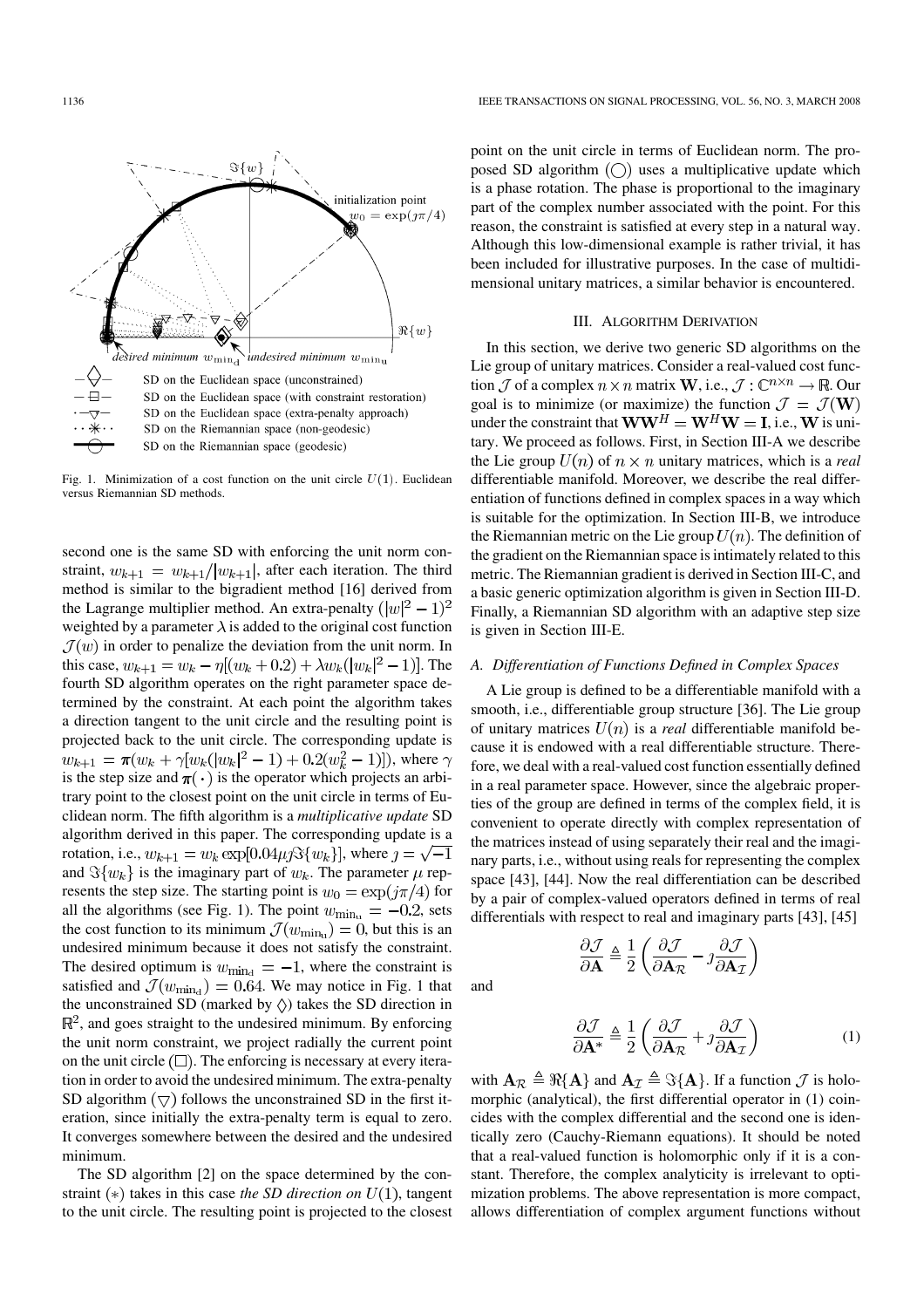using reals for the representation, and it is appropriate for many applications [45].

#### *B. Riemannian Structure on*  $U(n)$

A differentiable function  $\mathcal{C}: (-\epsilon, \epsilon) \to U(n)$  represents a *curve* on the smooth manifold  $U(n)$  (see Fig. 2). Let  $C(0) = W$ and let D be the set of functions on  $U(n)$  that are differentiable at W. The *tangent* vector to the curve C at  $t = 0$  is a function  $\mathbf{X} = \mathbf{C}'(0) : \mathcal{D} \to \mathbb{R}$  given by

$$
\mathbf{X}(\mathcal{J}) = \left. \frac{d\mathcal{J}(\mathcal{C}(t))}{dt} \right|_{t=0}, \qquad \mathcal{J} \in \mathcal{D}.
$$
 (2)

A *tangent vector* **X** at **W** is the tangent vector at  $t = 0$  of some curve C with  $C(0) = W$ . All the tangent vectors at a point  $\mathbf{W} \in U(n)$  form the *tangent space*  $T_{\mathbf{W}}U(n)$ . The tangent space is a *real* vector space attached to every point in the differential manifold. It should be noted that the value  $X(\mathcal{J}) \in \mathbb{R}$  is independent of the choice of local coordinates (*chart*) and independent of the curve as long as  $\mathcal{C}(0) = \mathbf{W}$  and  $\mathcal{C}'(0) = \mathbf{X}$ [35]. Since the curve  $C \subset U(n)$ , we have  $C(t)^H C(t) = I$ . Differentiating both sides with respect to  $t$ , the tangent space at  $\mathbf{W} \in U(n)$  may be identified with the  $n^2$ -dimensional real vector space (i.e., it is a vector space isomorphic to)

$$
T_{\mathbf{W}}U(n) = \{\mathbf{X} \in \mathbb{C}^{n \times n} | \mathbf{X}^{H} \mathbf{W} + \mathbf{W}^{H} \mathbf{X} = \mathbf{0} \}.
$$
 (3)

From (3), it follows that the tangent space of  $U(n)$  at the group identity is the *real Lie algebra* of skew-Hermitian matrices  $\mathfrak{u}(n) \triangleq T_{\mathbf{I}}U(n) = \{\mathbf{S} \in \mathbb{C}^{n \times n} | \mathbf{S}^H + \mathbf{S} = \mathbf{0}\}.$  We emphasize that  $u(n)$  is not a complex vector space (Lie algebra), because the skew-Hermitian matrices are not closed under multiplication with complex scalars. For example, if  $S$  is a skew-Hermitian matrix, then  $jS$  is Hermitian. Let X and Y be two tangent vectors, i.e.,  $X, Y \in T_W U(n)$ . The inner product in  $T_{\mathbf{W}}U(n)$  is given by

$$
\langle \mathbf{X}, \mathbf{Y} \rangle_{\mathbf{W}} = \frac{1}{2} \Re{\{\text{trace}\{\mathbf{X}\mathbf{Y}^H\}\}}.
$$
 (4)

This inner product induces a *bi-invariant Riemannian metric* on the Lie group [35]. We may define the normal space at  $W$ considering that  $U(n)$  is embedded in the ambient space  $\mathcal{A} =$  $\mathbb{R}^{2n\times 2n}$ , equipped with the Euclidean metric. The normal space  $N_{\mathbf{W}}U(n)$  is the orthogonal complement of the tangent space  $T_{\mathbf{W}}U(n)$  with respect to the metric of the ambient space [24], i.e., for any  $X \in T_{\mathbf{W}}U(n)$  and  $\mathbf{N} \in N_{\mathbf{W}}U(n)$ , we have  $\langle X, N \rangle_A \stackrel{\Delta}{=} \Re{\{\text{trace}\{\textbf{X}N^H\}\}} = 0.$  It follows that the normal space at  $\mathbf{W} \in U(n)$  is given as

$$
N_{\mathbf{W}}U(n) = \{ \mathbf{WH} \, | \, \mathbf{H} = \mathbf{H}^{H}, \mathbf{H} \in \mathbb{C}^{n \times n} \}. \tag{5}
$$

# *C. The SD Direction on the Riemannian Space*

We consider a differentiable cost function  $\mathcal{J}: U(n) \to \mathbb{R}$ . Intuitively, the SD direction is defined as "the direction where the cost function decreases the fastest per unit length." Having the Riemannian metric, we are now able to derive the Riemannian gradient we are interested in. A tangent vector



Fig. 2. Illustrative example representing the tangent space  $T_{\mathbf{W}}U(n)$  at point **W**, and a tangent vector  $X \in T_{\mathbf{W}}U(n)$ .

 $\tilde{\nabla} \mathcal{J} = \tilde{\nabla} \mathcal{J}(\mathbf{W}) \in T_{\mathbf{W}} U(n)$  satisfying for all  $\mathbf{X} \in T_{\mathbf{W}} U(n)$ the condition

$$
\langle \Gamma_{\mathbf{W}}, \mathbf{X} \rangle_{\mathcal{A}} = \langle \nabla \mathcal{J}, \mathbf{X} \rangle_{\mathbf{W}} \tag{6}
$$

is the gradient on  $U(n)$  evaluated at W. The direction  $\Gamma_W =$  $\left(\partial \mathcal{J}/\partial \mathbf{W}^*\right)(\mathbf{W})$  defined in (1) represents the steepest ascent direction of the cost function  $\mathcal J$  of complex argument W on the Euclidean space at a given  $W$  [45]. The left-hand side (LHS) in  $(6)$  represents an inner product in the ambient space, whereas the right-hand side (RHS) represents a Riemannian inner product at W. Equation (6) may be written as

$$
\langle \mathbf{\Gamma_W} - \frac{1}{2} \tilde{\nabla} \mathcal{J}, \mathbf{X} \rangle_{\mathcal{A}} = 0, \quad \mathbf{X} \in T_{\mathbf{W}} U(n). \quad (7)
$$

Equation (7) shows that the difference  $(\mathbf{F_W} - (1/2)\tilde{\nabla} \mathcal{J})$ , is orthogonal to all  $X \in T_W U(n)$ . Therefore, it lies in the normal space  $N_{\mathbf{W}}U(n)$  (5), i.e.,

$$
\mathbf{\Gamma_W} - \frac{1}{2}\tilde{\nabla}\mathcal{J} = \mathbf{W}\mathbf{H}, \qquad \mathbf{H} = \mathbf{H}^H \tag{8}
$$

where the matrix  $H$  is a Hermitian matrix determined by imposing the condition that  $\tilde{\nabla} \mathcal{J} \in T_{\mathbf{W}} U(n)$ . From (3) it follows that:

$$
(\tilde{\nabla} \mathcal{J})^H \mathbf{W} + \mathbf{W}^H (\tilde{\nabla} \mathcal{J}) = \mathbf{0}.
$$
 (9)

From (8) and (9), we get the expression for the Hermitian matrix  $H = (1/2)[W^H\Gamma_W + \Gamma_W^H W]$ . The gradient of the cost function on the Lie group of unitary matrices at  $W$  may be written by using (8) as follows:

$$
\tilde{\nabla} \mathcal{J}(\mathbf{W}) = \mathbf{\Gamma}_{\mathbf{W}} - \mathbf{W} \mathbf{\Gamma}_{\mathbf{W}}^H \mathbf{W} \quad \in T_{\mathbf{W}} U(n). \tag{10}
$$

# *D. Moving Towards the SD Direction in*  $U(n)$

Here, we introduce a generic Riemannian SD algorithm along geodesics on the Lie group of unitary matrices  $U(n)$ . A *geodesic* curve on a Riemannian manifold is defined as a curve  $\mathcal{G}(t)$  for which the second derivative  $\mathcal{G}''(t)$  is zero or it lies in the normal space for all  $t$  (i.e., the acceleration vector stays normal to the direction of motion as long as the curve is traced with constant speed). Locally the geodesics minimize the path length with respect to the Riemannian metric ([35, p. 67]). A geodesic emanating from the identity  $\bf{I}$  with a velocity  $\bf{S}$  is characterized by the exponential map:

$$
\mathcal{G}_{\mathbf{I}}(t) = \exp(t\mathbf{S}), \qquad \mathbf{S} \in \mathfrak{u}(n). \tag{11}
$$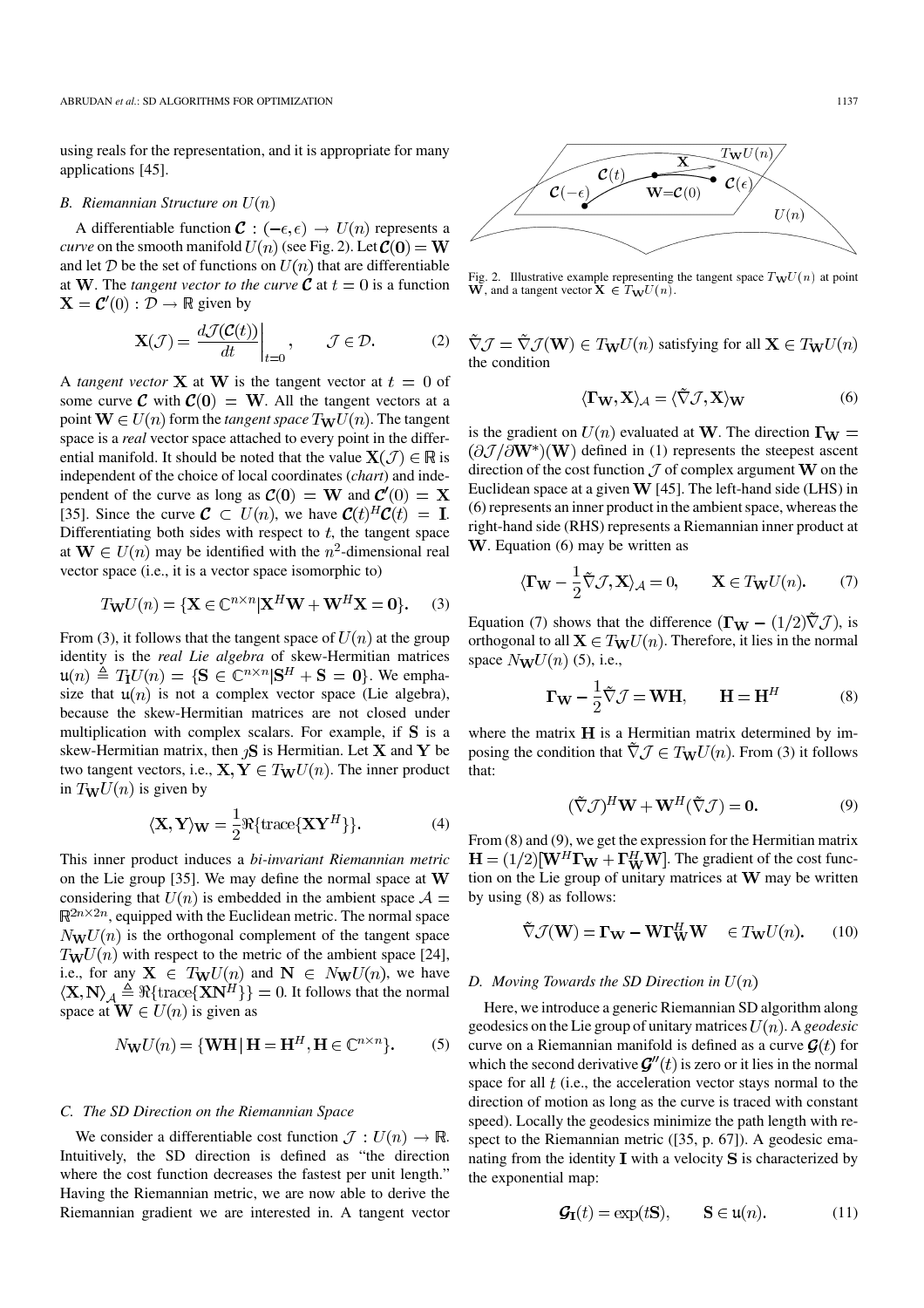

Fig. 3. The geodesic emanating from identity in the direction of  $-\mathbf{G}_k$  ending at  $\mathbf{P}_k = \exp(-\mu \mathbf{G}_k)$ .

The exponential of  $n \times n$  complex matrices is given by the convergent power series  $\exp(A) = \sum_{m=0}^{\infty} (A^m/m!)$ . The optimization of  $\mathcal{J}(\mathbf{W})$  is carried out along geodesics on the constraint surface. For the optimization we need the equation of the geodesic emanating from  $\mathbf{W} \in U(n)$ . This may be found by taking into account the fact that the *right translation* in  $U(n)$  is an isometry with respect to the metric given by (4) and an isometry maps geodesics to geodesics [10], [35]. Therefore,  $\mathcal{G}_{I}(t)$  =  $\mathbf{G}_{\mathbf{W}}(t)\mathbf{W}^H$ . It follows that the geodesic emanating from  $\mathbf{W}$  is  $\mathbf{G}_{\mathbf{W}}(t) = \mathbf{G}_{\mathbf{I}}(t)\mathbf{W}$ , i.e.,

$$
\mathcal{G}_{\mathbf{W}}(t) = \exp(t\mathbf{S})\mathbf{W}.\tag{12}
$$

Consequently, we need to translate the gradient of the cost function at  $W(10)$  to identity, i.e., into the Lie algebra  $u(n)$ . Since the differential of the right translation is a vector space isomorphism, this is performed simply by postmultiplying  $\nabla \mathcal{J}(\mathbf{W}) \in$  $T_{\mathbf{W}}U(n)$  by  $\mathbf{W}^{H}$ , i.e.,

$$
\mathbf{G(W)} \triangleq \tilde{\nabla} \mathcal{J}(\mathbf{W}) \mathbf{W}^H = \mathbf{\Gamma}_{\mathbf{W}} \mathbf{W}^H - \mathbf{W} \mathbf{\Gamma}_{\mathbf{W}}^H \in \mathfrak{u}(n). \tag{13}
$$

We have to keep in mind that this is not the Riemannian gradient of the cost function evaluated at identity. The tangent vector  $\mathbf{G}(\mathbf{W})$  is the Riemannian gradient of the cost function evaluated at  $W$  and translated to identity. Note that the argument of the matrix exponential operation is skew-Hermitian. We exploit this very important property later in this paper in order to reduce the computational complexity.

The cost function  $\mathcal{J}(\mathbf{W})$  may be minimized iteratively by using a geodesic motion. Typically we start at  $W_0 = I \in U(n)$ . We choose the direction in  $\mathfrak{u}(n)$  to be the negative direction of the gradient, i.e.,  $-\mathbf{G}_k = -\mathbf{G}(\mathbf{W}_k)$  (13). Moving from  $W_k = I W_k$  to  $W_{k+1} = P_k W_k$ , is equivalent to moving from **I** to  $P_k$ , as it is shown in Fig. 3. The geodesic motion in  $U(n)$  corresponds to the multiplication by a rotation matrix  $\mathbf{P}_k = \exp(-\mu \mathbf{G}_k)$ . The parameter  $\mu > 0$  controls the magnitude of the tangent vector and consequently the algorithm convergence speed. The update corresponding to the SD algorithm along geodesics on  $U(n)$  is given by

$$
\mathbf{W}_{k+1} = \exp(-\mu \mathbf{G}_k) \mathbf{W}_k = \mathbf{P}_k \mathbf{W}_k. \tag{14}
$$

TABLE I THE BASIC RIEMANNIAN SD ALGORITHM ON  $U(n)$ 

| Initialization: $k = 0$ and $W_k = I$                                                                                |
|----------------------------------------------------------------------------------------------------------------------|
| Compute the gradient of the cost function on the Euclidean                                                           |
| space: $\mathbf{\Gamma}_k = \frac{\partial \mathcal{J}}{\partial \mathbf{W}^*}(\mathbf{W}_k)$                        |
| Compute the gradient direction on the Riemannian space:<br>$G_k = \Gamma_k \mathbf{W}_k^H - \mathbf{W}_k \Gamma_k^H$ |
|                                                                                                                      |
| Determine the rotation matrix:                                                                                       |
| $\mathbf{P}_k = \exp(-\mu \mathbf{G}_k)$                                                                             |
| Update: $\mathbf{W}_{k+1} = \mathbf{P}_k \mathbf{W}_k$ , $k := k+1$ . Iterate the steps 2-5                          |
| until convergence.                                                                                                   |

The algorithm is summarized in Table I. Practical algorithms require the computation of the exponential map, which is addressed in Section V.

# *E. A Self-Tuning Riemannian SD Algorithm on*  $U(n)$

An optimal value of the step size  $\mu$  is difficult to determine in practice. Moreover, it is cost function dependent and the appropriate step size may change at each iteration. The SD algorithm with a fixed small step size converges in general *close to a local minimum*. It trades off between high convergence speed, which requires large step size, and low steady-state error, which requires a small step size. An adaptive step size is often a desirable choice.

In [27], a projection algorithm is considered together with three other optimization alternatives along geodesics in the real case, i.e., on the orthogonal group. The first geodesic algorithm in [27] uses a fixed step size, which leads to the "real-valued counterpart" of the algorithm in Table I. The second one is a geodesic search for computing the step size in the update equation. If the geodesic search is performed in a continuous domain [39], [40], it is computationally very expensive since it involves differential equations. A discretized version of the geodesic search may be employed. Two such methods are reviewed in [27]. The third alternative is a stochastic type of algorithm which adds perturbation to the search direction.

We opt for a fourth alternative based on the Armijo step size [1]. It allows reducing the computational complexity and gives the optimal local performance. This type of algorithm takes an initial step along the geodesic. Then, two other possibilities are checked by evaluating the cost function for the case of doubling or halving the step size. The doubling or halving step continues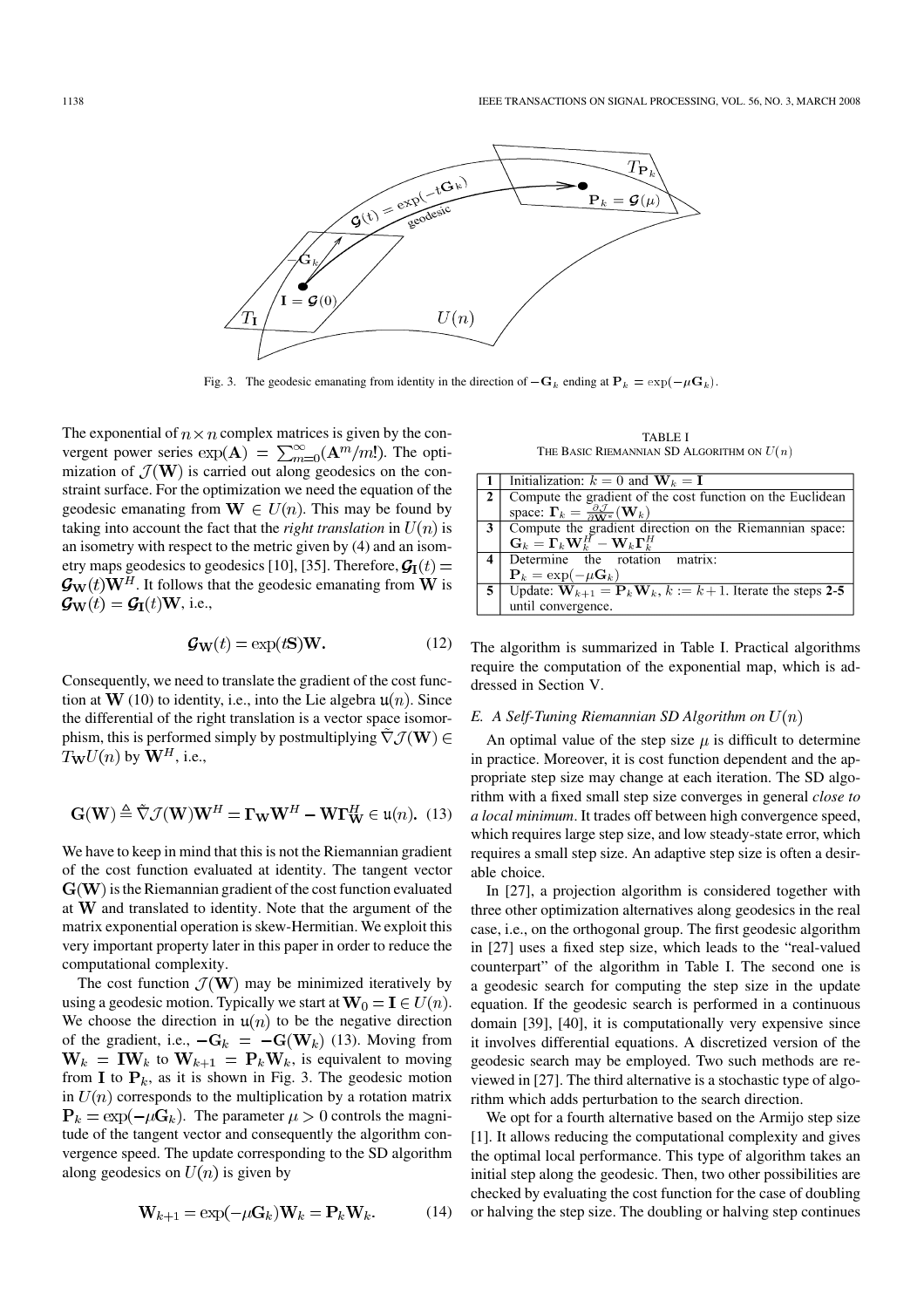TABLE II THE SELF-TUNING RIEMANNIAN SD ALGORITHM ON  $U(n)$ 

|                | Initialization: $k = 0$ , $W_k = I$ and $\mu = 1$                                                                                           |
|----------------|---------------------------------------------------------------------------------------------------------------------------------------------|
| 2              | Compute the gradient of the cost function on the Euclidean                                                                                  |
|                | space: $\mathbf{\Gamma}_k = \frac{\partial \mathcal{J}}{\partial \mathbf{W}^*}(\mathbf{W}_k)$                                               |
| 3 <sup>1</sup> | Compute the gradient direction on the Riemannian space:                                                                                     |
|                | $\mathbf{G}_k = \boldsymbol{\Gamma}_k \mathbf{W}_k^H - \mathbf{W}_k \boldsymbol{\Gamma}_k^H$                                                |
| 4              | Evaluate $\langle G_k, G_k \rangle_I = \frac{1}{2} \Re{\{\text{trace}\{G_k G_k^H\}\}}$ .                                                    |
|                | If it is sufficiently small, then STOP.                                                                                                     |
| 5.             | Determine the rotation matrices:                                                                                                            |
|                | $\mathbf{P}_k = \exp(-\mu \mathbf{G}_k), \quad \mathbf{Q}_k = \mathbf{P}_k \mathbf{P}_k$                                                    |
| 6              | While $\mathcal{J}(\mathbf{W}_k) - \mathcal{J}(\mathbf{Q}_k \mathbf{W}_k) \geq \mu \langle \mathbf{G}_k, \mathbf{G}_k \rangle_{\mathbf{I}}$ |
|                | $\mathbf{P}_k := \mathbf{Q}_k, \quad \mathbf{Q}_k = \mathbf{P}_k \mathbf{P}_k, \quad \mu := 2\mu$                                           |
| 7              | While $\mathcal{J}(\mathbf{W}_k) - \mathcal{J}(\mathbf{P}_k \mathbf{W}_k) < (\mu/2) \langle \mathbf{G}_k, \mathbf{G}_k \rangle_{\text{I}}$  |
|                | $\mathbf{P}_k = \exp(-\mu \mathbf{G}_k), \ \mu := \mu/2$                                                                                    |
| 8              | Update: $\mathbf{W}_{k+1} = \mathbf{P}_k \mathbf{W}_k$ , k:=k+1, and go to step 2.                                                          |

as long as the step size is out of a range whose limits are set by two inequalities. It is known that in a stationary scenario (i.e., the matrices involved in the cost function are time invariant) the SD algorithm together with the Armijo step size rule [1] almost always converges *to a local minimum* if not initialized at a stationary point. The convergence properties of the geodesic SD algorithm using the Armijo rule have been established in [29], [46] for general Riemannian manifolds, provided that the cost function is continuously differentiable and has bounded level sets. The first condition is an underlying assumption in this paper and the second one is ensured by the compactness of  $U(n)$ .

In [2], a SD algorithm is coupled with the Armijo rule for optimizing the step size. Geodesic motion is not used. Nevertheless, in the general framework proposed in [2] it could be used. We show that by using the Armijo rule together with the generic SD algorithm along geodesics, the computational complexity is reduced by exploiting the properties of the exponential map, as it will be shown later.

The generic SD algorithm with adaptive step size selection is summarized in Table II. The choice for computing the matrix exponential is explained in Section V.

*Algorithm Description:* The algorithm consists of the following steps.

- Step 1—Initialization: A typical initial value is  $W_0 = I$ . If the gradient  $G_0 = 0$ , then the identity element is a stationary point. In that case a different initial value  $\mathbf{W}_0 \in$  $U(n)$  may be chosen.
- Steps 2–3—Gradient computation: The Euclidean gradient and Riemannian gradient are computed.
- Step 4—Setting the threshold for the final error: Evaluate the squared norm of the Riemannian gradient  $\langle G_k, G_k \rangle$ <sub>r</sub> in order to check if we are sufficiently close to the minimum of the cost function. The residual error may be set to a value closest to the smallest value available in the limitedprecision environment, or the highest value which can be tolerated in task at hand.
- Step 5—Rotation matrix computation: This step requires the computation of the rotation matrix  $P_k = \exp(-\mu G_k)$ . The rotation matrix  $\mathbf{Q}_k = \exp(-2\mu \mathbf{G}_k)$  may be computed just by squaring  $P_k$ , because  $\exp(-2\mu G_k)$  =

 $[\exp(-\mu G_k)]^2$ . Therefore, when doubling the step size, instead of computing a new matrix exponential only a matrix squaring operation is needed. It is important to mention that the squaring operation is a very stable operation [32] being also used in software packages for computing the matrix exponential.

- Steps 6 and 7—Step size evaluation: In every iteration  $k$  we check if the step size is in the appropriate range determined by the two inequalities. The step size evolves in a dyadic basis. If it is too small it will be doubled and if it is too high it will be halved.
- Step 8—Update: The new update is obtained in a multiplicative manner and a new iteration is started with step 2 if the residual error is not sufficiently small.

*Remark:* The SD algorithm in Table II may be easily converted into a steepest ascent algorithm. The only difference is that the step size  $\mu$  would be negative and the inequalities in steps 6 and 7 need to be reversed.

# IV. RELATIONS AMONG DIFFERENT LOCAL PARAMETRIZATIONS ON THE UNITARY GROUP  $U(n)$

The proposed SD algorithms search for the minimum by moving along geodesics, i.e., the local parametrization is the exponential map. Other local parametrizations used to describe a small neighborhood of a point in the group have been proposed in [2] and [11]. In this section, we establish equivalence relationships among some different local parametrizations of the unitary group  $U(n)$ . The first one is the exponential map used in the proposed SD algorithms, the second one is the Cayley transform [31], the third one is the Euclidean projection operator [2], and the fourth one is a parametrization based on the QR-decomposition. The four parametrizations lead to different update rules for the basic SD algorithm on  $U(n)$ . The update expressions may be described in terms of Taylor series expansion, and we prove the equivalence among all of them up to a certain approximation order.

#### *A. The Exponential Map*

The rotation matrix  $P_k$  used in the update expression (14) of the proposed algorithm can be expressed as a Taylor series expansion of the matrix exponential, i.e., . The update  $\mathbf{W}_{k+1} = \mathbf{P}_k \mathbf{W}_k$  is equivalent to

$$
\mathbf{W}_{k+1} = \mathbf{W}_k - \mu \mathbf{G}_k \mathbf{W}_k + \frac{\mu^2}{2} \mathbf{G}_k^2 \mathbf{W}_k - \frac{\mu^3}{6} \mathbf{G}_k^3 \mathbf{W}_k + \dots
$$
\n(15)

#### *B. The Cayley Transform*

If the rotation matrix  $P_k$  in the update is computed by using the CT [31] instead of the matrix exponential, then  $P_k = (I -$ . The corresponding Taylor series is . For  $t = -\mu/2$  the update equation is

$$
\mathbf{W}_{k+1} = \mathbf{W}_k - \mu \mathbf{G}_k \mathbf{W}_k + \frac{\mu^2}{2} \mathbf{G}_k^2 \mathbf{W}_k - \frac{\mu^3}{4} \mathbf{G}_k^3 \mathbf{W}_k + \dots
$$
\n(16)

Obviously, (16) is equivalent to (15) up to the second order. Notice also that for  $t = -\mu/2$  the CT equals the first order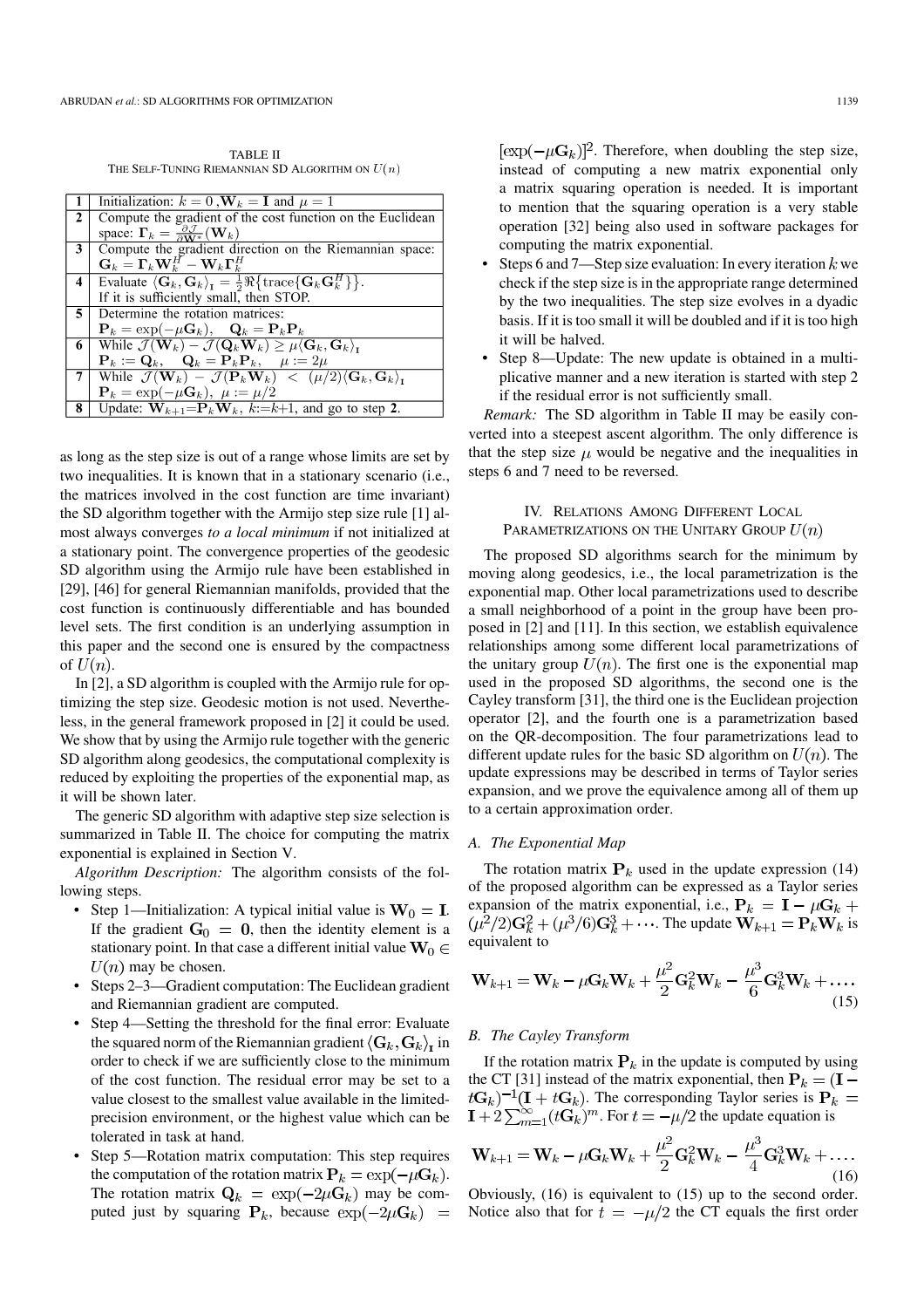diagonal Padé approximation of  $\exp(-\mu G_k)$  (i.e.,  $p = q = 1$ , see [32]).

#### *C. The Euclidean Projection Map*

Another possibility is to use an Euclidean projection map as a local parametrization as in [2]. This map projects an arbitrary matrix  $X \in \mathbb{C}^{n \times n}$  onto  $U(n)$  at a point W which is the closest point to X in terms of Euclidean norm, i.e.,  $\pi(X)$  =  $\arg\min_{\mathbf{W}} ||\mathbf{X} - \mathbf{W}||$ ,  $\mathbf{W} \in U(n)$ . The unitary matrix  $\mathbf{W}_{\text{opt}}$ minimizing the above norm can be obtained from the polar decomposition of  $X$  as in [47]

$$
\mathbf{W}_{\rm opt} = \pi(\mathbf{X}) = \mathbf{U}_{\mathbf{X}} \mathbf{V}_{\mathbf{X}}^H
$$
 (17)

where  $U_X$  and  $V_X$  are the left and the right singular vectors of X, respectively. Equivalently

$$
\mathbf{W}_{\rm opt} = \pi(\mathbf{X}) = \mathbf{X} (\mathbf{X}^H \mathbf{X})^{-1/2}.
$$
 (18)

Equation (18) is also known as "the symmetric orthogonalization" procedure [12]. In [2], the local parametrizations are more general in the sense that they are chosen for the Stiefel and Grassmann manifolds. The projection operation is computed via SVD as in (17). For the SD algorithm on the Stiefel manifold [2], the update is of form  $W_{k+1} = \pi(W_k + \gamma Z_k)$ , where  $Z_k$  is the SD direction on the manifold and  $\gamma$  is the step size. According to (18) the update is equivalent to  $\mathbf{W}_{k+1} = (\mathbf{W}_k + \gamma \mathbf{Z}_k)[(\mathbf{W}_k +$  $\gamma \mathbf{Z}_k$ )<sup>H</sup>( $\mathbf{W}_k + \gamma \mathbf{Z}_k$ )<sup>-1/2</sup>. By expanding the above expression in a Taylor series we get

$$
\mathbf{W}_{k+1} = \mathbf{W}_k + \gamma \mathbf{Z}_k - \frac{\gamma^2}{2} \mathbf{W}_k \mathbf{Z}_k^H \mathbf{Z}_k - \frac{\gamma^3}{2} \mathbf{Z}_k \mathbf{Z}_k^H \mathbf{Z}_k + \cdots
$$
\n(19)

Considering that  $\mathbf{Z}_k = -\mathbf{G}_k \mathbf{W}_k$  and  $\mathbf{G}_k^H = -\mathbf{G}_k$ , for  $\gamma = \mu$ the three update expressions (15), (16), and (19) become equivalent up to the second order.

#### *D. The Projection Based on the QR-Decomposition*

A computationally inexpensive way to approximate the optimal projection of an arbitrary matrix onto  $U(n)$  (18) is the QR-decomposition. We show that this is not the optimal projection in terms of minimum Euclidean distance, but is accurate enough to be used in practical applications. We establish a connection between the QR-based projection and the optimal projection. Let us consider the QR-decomposition of the arbitrary nonsingular matrix  $X \in \mathbb{C}^{n \times n}$  given by  $X = Q_X R_X$ , where  $\mathbf{R}_{\mathbf{X}}$  is an upper triangular matrix and  $\mathbf{Q}_{\mathbf{X}}$  is a unitary matrix. The unitary matrix  $\mathbf{Q}_\mathbf{X}$  is an approximation of the optimal projection of **X** onto  $U(n)$ , i.e.,  $\mathbf{W}_{opt} \approx \mathbf{Q}_{\mathbf{X}}$ . The connection between this projection and the optimal projection can be established by using the polar decomposition of the upper-triangular matrix  $\mathbf{R_X} = \mathbf{\Phi_{R_X}H_{R_X}}$ . We obtain  $\mathbf{W}_{\text{opt}} = \mathbf{Q_X\Phi_{R_X}}$ , where  $\Phi_{\mathbf{R_x}} = \mathbf{R_x} (\mathbf{R_x^H} \mathbf{R_x})^{-1/2}$  and  $\mathbf{H}_{\mathbf{R_x}} = \mathbf{H}_{\mathbf{R_y}}^H$ . Therefore, the matrix  $\mathbf{Q}_X$  is an approximation of the optimal projection  $\mathbf{W}_{\text{opt}}$  and it includes an additional rotation  $\mathbf{\Phi}_{\mathbf{R}_{\mathbf{x}}}^{H}$  from  $W_{\text{opt}}$ . The update of the SD algorithm is equal to the unitary factor from the QR-decomposition. In other words, if we have  $\mathbf{W}_k + \gamma \mathbf{Z}_k = \mathbf{Q}_{\mathbf{W}_k + \gamma \mathbf{Z}_k} \mathbf{R}_{\mathbf{W}_k + \gamma \mathbf{Z}_k}$ , then

$$
\mathbf{W}_{k+1} = \mathbf{Q}_{\mathbf{W}_k + \gamma \mathbf{Z}_k}.
$$
 (20)

The equivalence up to the first order between the update (20) and the other update expressions  $(15)$ ,  $(16)$ , and  $(19)$  is obtained by expanding the columns of the matrix  $\mathbf{Q}_{\mathbf{W}_k + \gamma \mathbf{Z}_k}$  from the Gram-Schmidt process separately in a Taylor series (proof available on request)

$$
\mathbf{W}_{k+1} = \mathbf{W}_k - \gamma \mathbf{G}_k \mathbf{W}_k + \dots
$$
 (21)

The equivalence may extend to higher orders, but this remains to be studied.

#### V. COMPUTATIONAL COMPLEXITY

In this section, we evaluate the computational complexity of the SD algorithms on  $U(n)$  by considering separately the *the geodesic* and *the nongeodesic* SD algorithms. The proposed geodesic SD algorithms use the rotational update of form  $W_{k+1} = P_k W_k$ , and the rotation matrix  $P_k$  is computed via matrix exponential. We review the variety of algorithms available in the literature for calculating the matrix exponential in the proposed algorithms. Details are given for the matrix exponential algorithms with the most appealing properties. The nongeodesic SD algorithms are based on an update expression of form  $W_{k+1} = \pi(W_k + \gamma Z_k)$ , and the computational complexity of different cases is described. The cost of adapting to the step size using the Armijo rule is also evaluated. The SD method on  $U(n)$  involves overall complexity of  $\mathcal{O}(n^3)$  flops<sup>1</sup> per iteration. Algorithms like conjugate gradient or Newton algorithm are expected to provide a faster convergence, but also their complexity is expected to be higher. Moreover, a Newton algorithm is more likely to converge to stationary points other than local minima.

# *A. Geodesic SD Algorithms on*  $U(n)$

In general, the geodesic motion on manifolds is computationally expensive. In the case of  $U(n)$ , the complexity is reduced even though it requires the computation of the matrix exponential. We are interested in the special case of matrix exponential of form  $W = \exp(tG)$ , where  $t \in \mathbb{R}$  and G is a skew-Hermitian matrix. Obviously, finding the exponential of a skew-Hermitian matrix has lower complexity than of general matrix. The matrix exponential operation mapsthe skew-Hermitian matrices from the Lie algebra  $\mathfrak{u}(n)$  into unitary matrices which reside on the Lie group  $U(n)$ . Several alternatives for approximating the matrix exponential have been proposed in [30], [32], [48], and [49]. In general the term "approximation" may refer to two different things. The first kind of approximation maps the elements of the Lie algebra exactly into the Lie group, and the approximation takes place only in terms of deviation "within the constrained surface." Among the most efficient methods from this category are: the diagonal Padé approximation [32], Generalized Polar Decomposition [30], [48], technique of coordinates of the second kind [49]. The second category includes methods for which the resulting elements do not reside on the group anymore, i.e.,  $W^H W \approx I$ . The most popular methods belonging to

<sup>&</sup>lt;sup>1</sup>One "flop" is defined as a complex addition or a complex multiplication. An operation of form  $ab + c, a, b, c \in \mathbb{C}$  is equivalent to two flops. A simple multiplication of two  $n \times n$  matrices requires  $2n^3$  flops. This is a quick evaluation of the computational complexity, not necessarily proportional to the computational speed.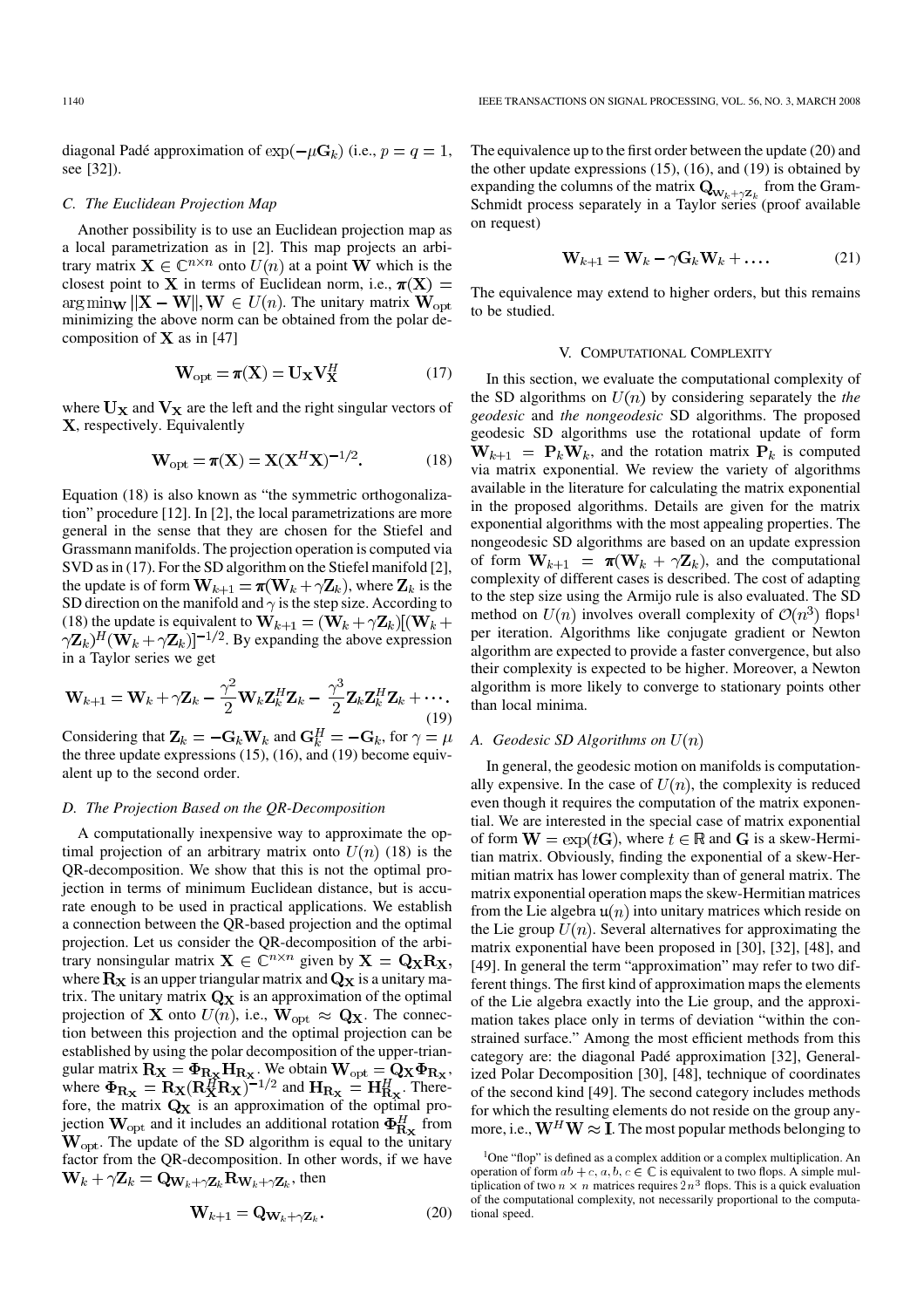this category is the truncated Taylor series and the nondiagonal Padé approximation. They do not preserve the algebraic properties, but they still provide reasonable performance in some applications [50]. Their accuracy may be improved by using them together with the scaling and squaring procedure.

*1) Padé Approximation of the Matrix Exponential:* This is [32, Method 2], and together with *scaling and squaring* [32, Method 3] is considered to be one of the most efficient methods for approximating a matrix exponential. For normal matrices (i.e., matrices **A** which satisfy  $A^H A = AA^H$ ), the Padé approximation prevents the round-off error accumulation. The skew-Hermitian matrices are normal matrices, therefore, they enjoy this benefit. Because we deal with a SD algorithm on  $U(n)$  we are also concerned about preserving the Lie algebraic properties. The *diagonal* Padé approximation preserves the unitarity property accurately. The Padé approximation together with scaling and squaring supposes the choice of the Padé approximation order  $q$  and the scaling and squaring exponent  $j$ to get the best approximant given the approximation accuracy. See [32] for information of choosing the pair  $(q, j)$  optimally. The complexity of this approximation is  $2(q + j + (1/3))n^3$ flops. The drawback of Padé method when used together with the scaling and squaring procedure is that if the norm of the argument is large the computational efficiency decreases due to the repeated squaring.

*2) Approximation of the Matrix Exponential via Generalized Polar Decomposition (GPD):* The GPD method, recently proposed in [30] is consistent with the Lie group structure asit maps the elements of the Lie algebra exactly into the corresponding Lie group. The method lends itself to implementation in parallel architectures and it requires about  $5n<sup>3</sup>$  flops [30] regardless of the approximation order. It may not be the most efficient implementation in terms of flop count, but the algorithm has potential for highly parallel implementation. GPD algorithms based on splitting techniques have also been proposed in [48]. The corresponding approximation is less complex than the one in [30] for the second and the third order. The second-order approximation requires only  $2(2/3)n^3$  flops. This is the same amount of computation needed to perform the CT. Other efficient approximations in a Lie-algebraic setting have been considered in [49] by using the technique of coordinates of the second kind (CSK). A second-order CSK approximant requires  $3n^3$  flops.

### *B. Nongeodesic SD Algorithms on*  $U(n)$

This category includes local parametrizations derived from a projection operator which is used to map arbitrary matrices into  $U(n)$ . The optimal projection and an approximation of it are considered.

*1) Optimal Projection:* The projection that minimizes the Euclidean distance between the arbitrary matrix  $X$  and a matrix  $\mathbf{W} \in U(n)$  may be computed in different ways. By using the SVD the computation of the projection requires  $23n^3$  flops and by using the procedure (18) it requires about  $12n^3$  flops.

*2) Approximation of the Optimal Projection:* This method is the most inexpensive approximation of the optimal projection, being based on the QR-decomposition of the matrix  $X$ . It requires only the unitary matrix  $Q$  which is an orthonormal

TABLE III THE COMPLEXITY (IN FLOPS) OF COMPUTING THE LOCAL PARAMETRIZATION IN  $U(n)$ 

| geodesic SD |        |         | non-geodesic $S\overline{D}$ |  |
|-------------|--------|---------|------------------------------|--|
| $DPA + S$   | GPD-IZ | GPD-ZMK | ЛP                           |  |
|             | ்ஸ்    |         | 19ລະ                         |  |

basis in the range space of  $X$ . This can be done by using Householder reflections, Givens rotations or the Gram-Schmidt procedure [32]. The most computationally efficient and numerically stable approach is the *modified Gram-Schmidt procedure* which requires only  $2n^3$  flops.

In Table III, we summarize the complexity<sup>2</sup> of computing the local parametrizations for the geodesic and the nongeodesic methods, respectively. The geodesic methods include: the diagonal Padé approximation with scaling and squaring  $(DPA +$  $SS$ ) of type  $(1, 0)$  [32] (CT), the Generalized Polar Decomposition with reduction to tridiagonal form (GPD-IZ) [30] and without reduction to the tridiagonal form (GPD-ZMK) [48]. All methods have an approximation order of two. The nongeodesic methods include the optimal projection (OP) and its approximation (AOP).

# *C. The Cost of Using an Adaptive Step Size*

In this subsection, we analyze the computational complexity of adapting the step size with Armijo rule. The total computational cost is given by the complexity of computing the local parametrization and the additional complexity of selecting the step size. Therefore, the step size adaptation is a critical aspect to be considered. We consider again the geodesic SD algorithms and the nongeodesic SD algorithms, respectively. We show that the geodesic methods may reduce the complexity of the step size adaptation.

*1) The Geodesic SD Algorithms:* Since the step size evolves in a dyadic basis, the geodesic methods are very suitable for the Armijo step. This is due to the fact that doubling the step size does not require any expensive computation, just squaring the rotation matrix as in the scaling and squaring procedure. For normal matrices, the computation of the matrix exponential via matrix squaring *prevents the round-off error accumulation* [32]. An Armijo type of geodesic SD algorithm enjoys this benefit, since the argument of the matrix exponential is skew-Hermitian. Moreover, when the step size is halved, the corresponding rotation matrix may be available from the scaling and squaring procedure which is often combined with other methods for approximating the matrix exponential. This allows reducing the complexity because the expensive operation may often be avoided.

*2) The Nongeodesic SD Algorithms:* The nongeodesic methods compute the update by projecting a matrix into  $U(n)$ . Unfortunately, the Armijo step size adaptation is relatively expensive in this case. The main reason is that the update  $\mathbf{W}_{k+1}(\gamma) = \pi(\mathbf{W}_k + \gamma \mathbf{Z}_k)$  and the one corresponding to the double step size  $\mathbf{W}_{k+1}(2\gamma) = \pi(\mathbf{W}_k + 2\gamma \mathbf{Z}_k)$  do not have a straightforward relationship as squaring the rotation matrix for the geodesic methods. Thus, the projection operation needs to be computed multiple times. Moreover, even keeping the step size constant involves the computation of the projection twice

<sup>&</sup>lt;sup>2</sup>Only dominant terms are reported, i.e.,  $\mathcal{O}(n^3)$ .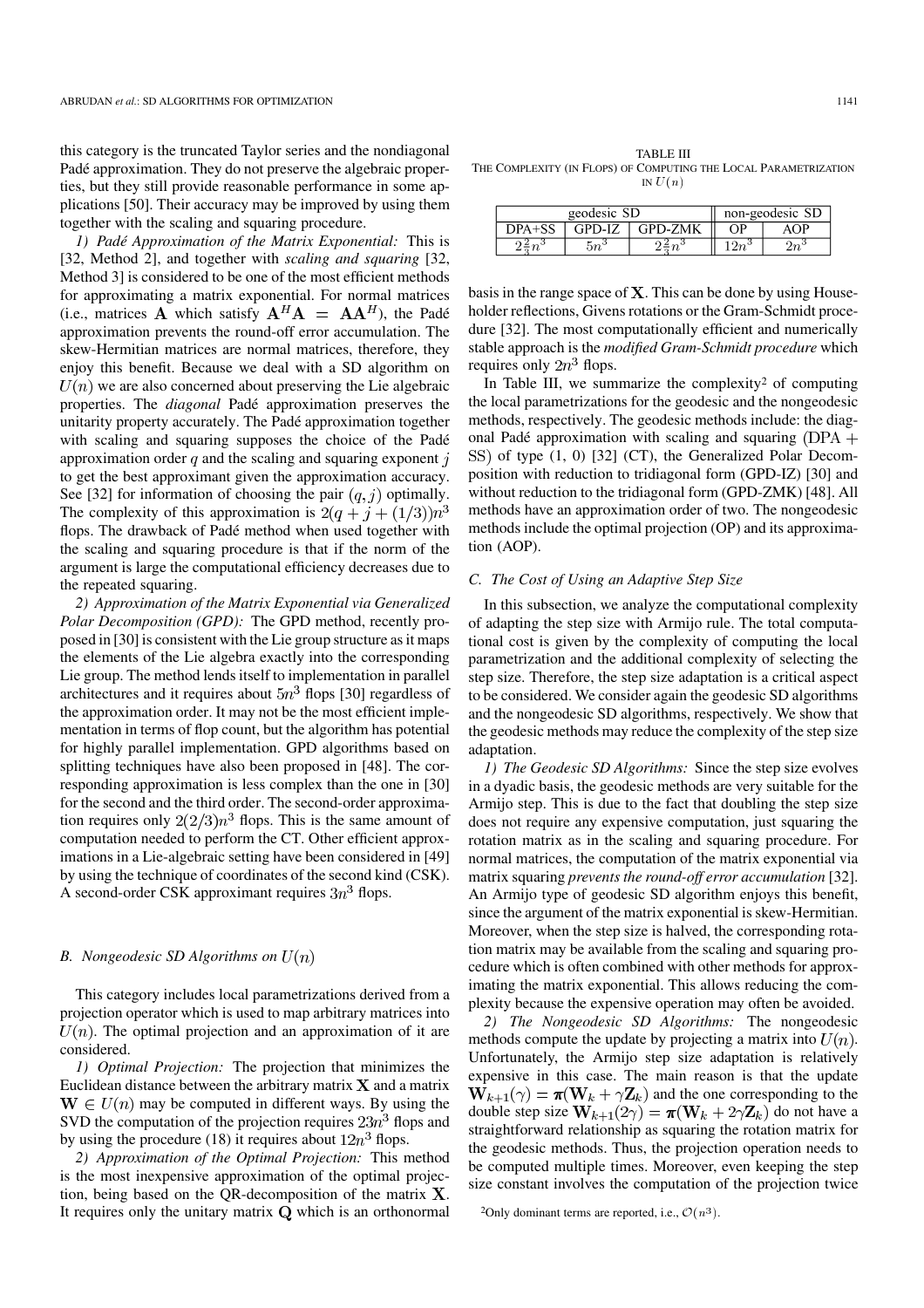TABLE IV THE COMPLEXITY OF ADAPTING THE STEP SIZE

| Step size adjustment | flops/iteration              |                          |  |
|----------------------|------------------------------|--------------------------|--|
|                      | geodesic SD                  | non-geodesic SD          |  |
| keep $\mu$ constant  | $C_r + 3n^3$                 | $2C_{\rm p}$             |  |
| double $\mu$         | $C_{\rm r}+(t_{\rm d}+3)n^3$ | $(t_{\rm d}+1)C_{\rm p}$ |  |
| halve $\mu$          | $t_{\rm h}C_{\rm r}+3n^3$    | $(th+2)Cn$               |  |

since both inequalities 6 and 7 in Table II need to be tested even if they fail. In this case both projections  $\pi(\mathbf{W}_k + 2\gamma \mathbf{Z}_k)$  and  $\pi(\mathbf{W}_k + \gamma \mathbf{Z}_k)$  need to be evaluated.

We compare the proposed geodesic SD algorithms to the nongeodesic SD algorithms by considering the complexity of adapting to the step size. We also take into account the cost  $C_{\rm r}$ of computing the rotation matrix for the geodesic SD algorithms and the cost  $C_{\rm p}$  of computing the projection operation for the nongeodesic algorithms. These costs are given in Table III for different local parametrizations. We denote by  $t_d$  and  $t_h$  the number of times we double, respectively, the number of times we halve the step size during one iteration  $k$ . The complexity of adapting the step size is summarized in Table IV.

We may conclude that the local parametrization may be chosen based on the requirements of the application. Often, preserving the algebraic structure is important. On the other hand, the implementation complexity may be a limiting factor. Most of the parametrizations presented here are equivalent up to the second order. Therefore, the difference in convergence speed is not expected to be significant. The cost function to be minimized plays a role in this difference as also stated in [2]. An SD algorithm with adaptive step size is more suitable in practice. Consequently, the geodesic algorithms are a good choice. In this case, the matrix exponential is employed and it may be computed either by using the CT [31] or the GPD-ZMK method [48]. They require equal number of flops, therefore the choice remains upon the numerical stability. Even though the GPD-IZ method recently proposed in [30] is sensibly less efficient in terms of flop count, it may be *faster* in practice if implemented in parallel architectures. Moreover, it provides good numerical stability as it will be seen in the simulations. As a final conclusion, we would opt for the GPD-IZ method [30] if the algorithm is implemented in a parallel fashion and for the CT if the parallel computation is not an option.

#### VI. NUMERICAL STABILITY

In this section, we focus on the numerical stability of the proposed SD algorithms on  $U(n)$ . Taking into account the recursive nature of the algorithms, we analyze the deviation of each new update  $W_{k+1}$  from the unitary constraint, i.e., the departure from  $U(n)$ . The nongeodesic SD algorithms do not experience this problem due to nature of local parametrization. In that case, the error does not accumulate because the projection operator maps the update into the manifold at every new iteration. Therefore, we consider only the geodesic SD algorithms.

The methods proposed here for approximating the matrix exponential map the elements of the Lie algebra exactly into the Lie group, therefore they do not cause deviation from the unitary constraint. However, the rotation matrix  $\mathbf{P}_k$  may be affected by round-off errors, and the error may accumulate in the update (14) due to the repeated matrix multiplications.

We provide a closed-form expression for the expected value of the deviation form the unitary constraint after a certain number of iterations. The theoretical value derived here predicts the error accumulation with high accuracy, as it will be shown in the simulations. We show that the error accumulation is negligible in practice.

We assume that at each iteration  $k$ , the rotation matrix  $P_k$ is affected additively by the quantization error  $\mathbf{E}_k$ , i.e.,  $\mathbf{P}_k =$  $\mathbf{P}_k + \mathbf{E}_k$ , where  $\mathbf{P}_k = \exp(-\mu \mathbf{G}_k) \in U(n)$  is the true rotation matrix. The real and imaginary parts of the entries of the matrix  $\mathbf{E}_k$  are mutually independent and independent of the entry indices. They are assumed to be uniformly distributed within the quantization interval of width  $\delta$ . The deviation of the quantized update  $\mathbf{W}_{k+1}$  from the unitary constraint is measured by

$$
\Delta_{k+1} = ||\tilde{\mathbf{W}}_{k+1}^H \tilde{\mathbf{W}}_{k+1} - \mathbf{I}||_F^2.
$$
 (22)

The closed-form expression of the expected value of the deviation at iteration  $k+1$  is given by (derivation available on request)

$$
E[\Delta_{k+1}] = n \left[ 1 + \frac{2n}{3} \delta^2 + \frac{(10n+4)}{360} \delta^4 \right]^{k+1}
$$

$$
- 2n \left[ 1 + \frac{n}{6} \delta^2 \right]^{k+1} + n. \quad (23)
$$

The theoretical value (23) depends on the matrix dimension  $n$ and the width of the quantization interval  $\delta$ . Often, the convergence is reached in just few iterations, as in the practical example presented in Section VII. Therefore, the error accumulation problem is avoided. We show that even if the convergence is achieved after a large number of iterations, the expected value of the deviation from the unitary constraint is negligible. This is due to the fact that the dominant term in (23) is driven by the factor  $\delta^{2(k+1)}$ . The error is increasing very slowly and the increasing rate decays rapidly with  $k$ , as it will be shown in Section VII.

#### VII. SIMULATION RESULTS AND APPLICATIONS

In this section, we test how the proposed method performs in signal processing applications. An example of separating independent signals in a MIMO system is given. Applications to array signal processing, ICA, BSS, for MIMO systems may be found in [5]–[8], [10], [14]–[17], [19]–[23], [51]. A recent review of the applications of differential geometry to signal processing may be found in [52].

#### *A. Blind Source Separation for MIMO Systems*

Separating signals blindly in a MIMO communication systems may be done by exploiting the statistical information of the transmitted signals. The JADE algorithm [3] is a reliable alternative for solving this problem. The JADE algorithm consists of two stages. First, a *prewhitening* of the received signal is performed. The second stage is a *unitary rotation*. This second stage is formulated as an optimization problem under unitary matrix constraint, since no closed form solution can be given except for simple cases such as 2-by-2 unitary matrices. This may be efficiently solved by using the proposed SD on the unitary group. It should be noted that the first stage can also be formulated as a unitary optimization problem [50], and the algorithms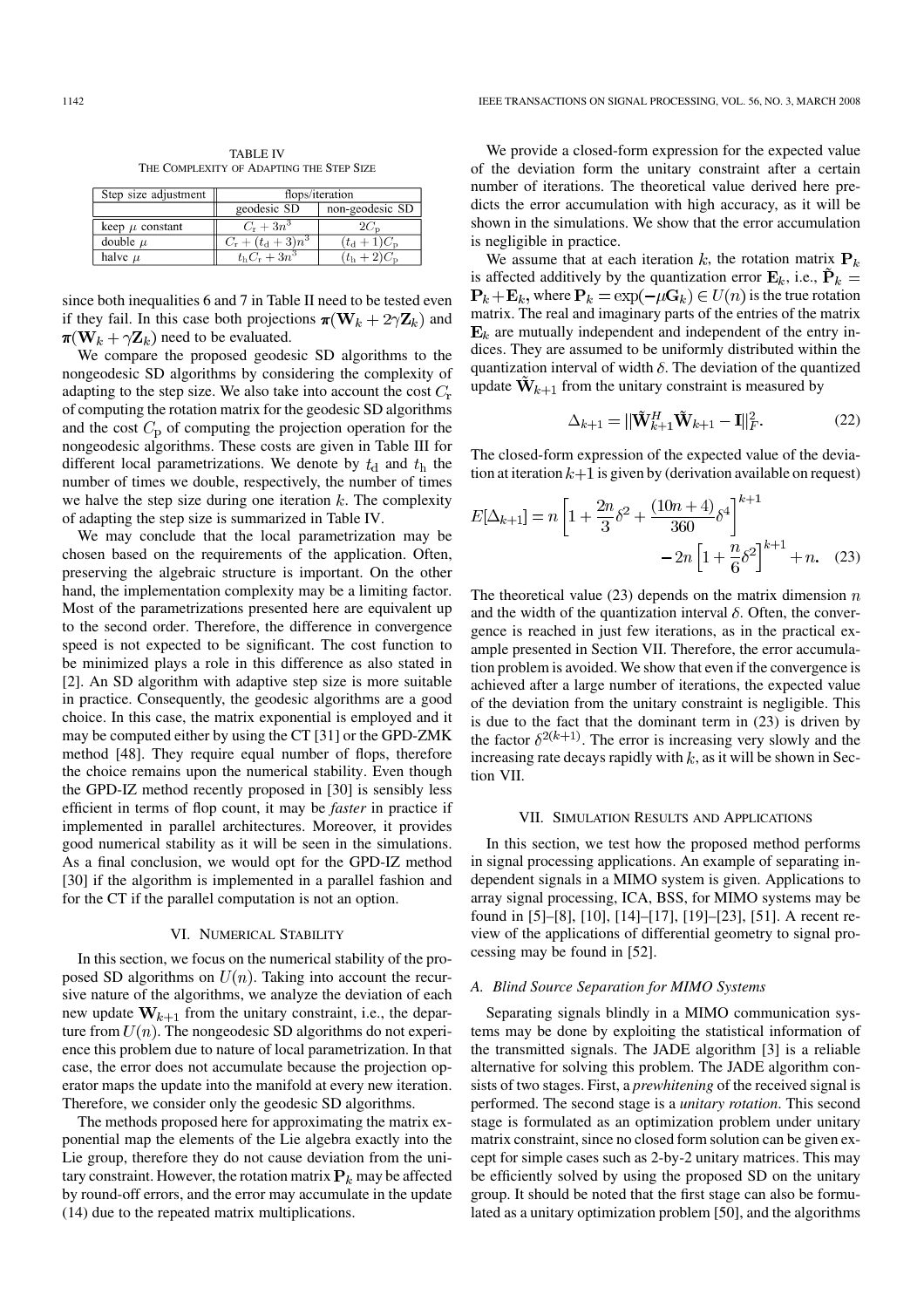proposed in this paper could be used to solve it. However, here we only focus on the second stage.

The JADE approach has been recently considered on the oblique [53] and Stiefel [19] manifolds. The SD algorithm in [19] has complexity of  $\mathcal{O}(n^3)$  per iteration as the original JADE [3], but in general it converges in fewer iterations. This is true especially for large matrix dimensions, where JADE seems to converge slowly due to its pairwise processing approach. Therefore, the overall complexity of algorithm in [19] is lower than in the original JADE. It operates on the Stiefel manifold of  $n \times n$  unitary matrices, but still without taking into account the additional Lie group structure of the manifold. Our proposed algorithm is designed specifically for the case of  $n \times n$  unitary matrices, and for this reason the complexity per iteration is lower compared to the SD in [19]. The convergence speed is identical as it will be shown later. The algorithms in [2] and [19] are more general than the proposed one, in the sense that the parametrization is chosen for the Stiefel and the Grassmann manifolds. The reduction in complexity for the proposed algorithm is achieved by exploiting the additional group structure of  $U(n)$ . The SD along geodesics is more suitable for Armijo step size.

A number of  $m$  independent zero-mean signals are sent by using  $m$  transmit antennas and they are received by  $r$  receive antennas. The frequency flat MIMO channel matrix  $H$  is in this case an  $r \times m$  mixing matrix  $(r \ge m)$ . We use the classical signal model used in source separation. The  $r \times N$  matrix  $X$  corresponding to the received signal may be written as  $X = HS + V$ , where S is an  $m \times N$  matrix corresponds to the  $m$  transmitted signals and  $V$  is the additive white noise. In the prewhitening stage the received signal is decorrelated based on the eigendecomposition of the correlation matrix. The prewhitened received signal is given by  $Y = \Lambda_m^{-1/2} U_m^H X$ , where  $U_m$  and  $\Lambda_m$  contain the m eigenvectors and the m eigenvalues corresponding to the signal subspace, respectively.

In the second stage, the goal is to determine a unitary matrix W such that the estimated signals  $\hat{S} = WY$  are the transmitted signals up to a phase and a permutation ambiguity, which are inherent to any blind methods. The unitary matrix may be obtained by exploiting the information provided by the fourth-order cumulants of the whitened signals. The JADE algorithm minimizes the following criterion:

$$
\mathcal{J}_{\text{JADE}}(\mathbf{W}) = \sum_{i=1}^{m} \text{off} \{ \mathbf{W}^{H} \hat{\mathbf{M}}_{i} \mathbf{W} \}
$$
(24)

with respect to  $W$ , under the unitarity constraint on  $W$ , i.e., we deal with a minimization problem on  $U(m)$ . The eigenmatrices  $\hat{\mathbf{M}}_i$  which are estimated from the fourth-order cumulants need to be diagonalized. The operator of  $\{\cdot\}$  computes the sum of the squared magnitudes of the off-diagonal elements of a matrix, therefore, the criterion penalizes the departure of all eigenmatrices from the diagonal property. The Euclidean gradient of the JADE cost function is  $\Gamma_{\mathbf{W}} = 2 \sum_{i=1}^{m} \hat{\mathbf{M}}_i \mathbf{W} [\mathbf{W}^H \hat{\mathbf{M}}_i \mathbf{W} - \mathbf{I}]$  $(\mathbf{W}^H \hat{\mathbf{M}}_i \mathbf{W})$ , where  $\odot$  denotes the elementwise matrix multiplication.

The performance is studied in terms of convergence speed considering the *JADE criterion* and the *Amari distance* (performance index) [12]. This JADE criterion (24) is a measure of



Fig. 4. The constellation patterns corresponding to (a) four of the six received signals and (b) the four recovered signals by using JADE with the algorithm proposed in Table I. There is an inherent phase ambiguity which may be noticed as a rotation of the constellation, as well as a permutation ambiguity.

how well the eigenmatrices  $\hat{\mathbf{M}}_i$  are jointly diagonalized. This characterizes the goodness of the optimization solution, i.e., the unitary rotation stage of the BSS. The Amari distance  $d_A$  is a good performance measure for the entire blind source separation problem since it is invariant to permutation and scaling. In terms of deviation from the unitary constraint the performance is measured by using a *unitarity criterion* (22), in a logarithmic scale.

A number of  $m = 4$  signals are transmitted, three QPSK signals and one BPSK signal. The signal-to-noise ratio (SNR) is  $SNR = 20$  dB and the channel taps are independent random coefficients with power distributed according to a Rayleigh distribution. The results are averaged over 100 random realizations of the (4  $\times$  6) MIMO matrix **H** and (4  $\times$  1000) signal matrix.

In the first simulation, we compare three optimization algorithms: the classical Euclidean SD algorithm which enforces the unitarity of  $W$  after every iteration, the Euclidean SD with extra-penalty similar to [16] stemming from the Lagrange multipliers method and the proposed Riemannian SD algorithm from Table II. The update rule for the classical SD algorithm is  $W_{k+1} = W_k - \eta \Gamma_{W_k}$ . The unitarity property is enforced by symmetric orthogonalization after every iteration [12], i.e., . The extra-penalty SD method uses an additional term added to the original cost function (24) similarly to the bigradient method in [16]. The corresponding update rule is  $\mathbf{W}_{k+1} = \mathbf{W}_k - \eta_L [\mathbf{\Gamma}_{\mathbf{W}_k} + 2\lambda \mathbf{W}_k (\mathbf{W}_k^H \mathbf{W}_k - \mathbf{I})].$  A weighting factor  $\lambda = 0.5$  is used to weight the importance of the unitarity constraint. The third method is the SD algorithm summarized in Table II. Armijo [1] step size selection rule is used for all four methods. Fig. 4 shows received signal mixtures, and separated signals by using JADE with the proposed algorithm. The performance of the three algorithms in terms of convergence speed and accuracy of satisfying the unitary constraint are presented in Fig. 5. The JADE criterion (24) versus the number of iterations is shown in subplot a) of Fig. 5. Subplot b) of Fig. 5 shows the evolution of the Amari distance with the number of iterations. We may notice that the accuracy of the optimization solution described by the value of the JADE cost function is very related to the accuracy of solving the entire source separation, i.e., the Amari distance. The Riemannian SD algorithm (Table I) converges faster compared to the classical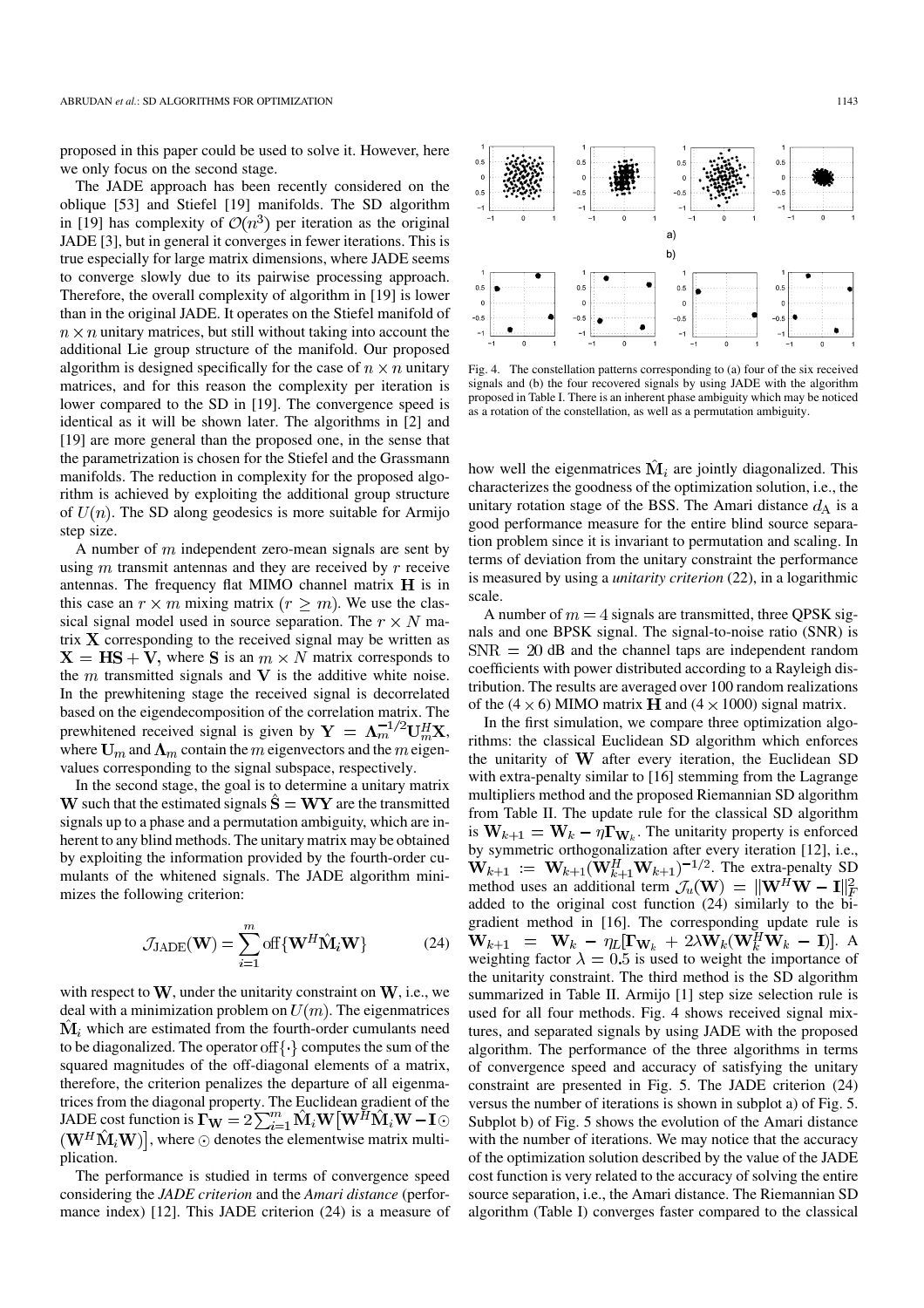

Fig. 5. A comparison between the conventional optimization methods operating on the Euclidean space (the classical SD algorithm with enforcing unitarity, the extra-penalty SD method) and the Riemannian SD algorithm from Table II. The horizontal thick dotted line in subplots (a) and (b) represents the solution of the original JADE algorithm [3]. The performance measures are the JADE criterion  $\mathcal{J}_{\rm JADE}(\mathbf{W}_k)(24)$ , Amari distance  $d_A$  and the unitarity criterion  $\Delta_k$ (22) versus the iteration step. The Riemannian SD algorithm outperforms the conventional methods.

methods, i.e., the Euclidean SD with enforcing unitarity and the extra-penalty method. The Euclidean SD and extra-penalty method do not operate in an appropriate parameter space, and the convergence speed is decreased. All SD algorithms satisfy perfectly the unitary constraint, except for the extra-penalty method which achieves also the lowest convergence speed. This is due to the fact that an optimum *scalar* weighting parameter  $\lambda$ may not exist. The unitary matrix constraint is equivalent to  $n^2$ smooth real Lagrangian constrains, therefore more parameters could be used. However, computing these parameters may computationally expensive and/or non-trivial even in the case of  $n = 1$ , like the example presented in Section II-B. The accuracy of the solution in terms of unitary constraint is shown in subplot c) of Fig. 5 considering the criterion  $\Delta_k$  (22) versus the number of iterations.

We will next analyze how the choice of the local parametrization affects the performance of the SD algorithms. The results are compared in terms of convergence speed and the accuracy of satisfying the unitary constraint. Two classes of Riemannian SD algorithms are considered. The first one includes the geodesic SD algorithms and the second one include the nongeodesic SD algorithms. For the geodesic SD algorithms the exponential map is computed by three different methods: the Matlab's expm function which uses the diagonal Padé approximation with scaling and squaring  $(DPA + SS)$  [32], the Generalized Polar Decomposition of order four by Iselres and Zanna



Fig. 6. The JADE criterion  $\mathcal{J}_{\text{JADE}}(\mathbf{W}_k)(24)$ , the Amari distance and the unitarity criterion  $\Delta_k$ (22) versus the iteration step. A comparison between different local parametrizations on  $U(n)$ : the geodesic algorithms (continuous line) versus the nongeodesic algorithms (dashed line). For the geodesic algorithms the exponential map is computed by using three different methods: Matlab's diagonal Padé approximation with scaling and squaring (DPA+SS), GPD-IZ [30], CT. For the nongeodesic algorithms the projection operation is computed with two different methods: the OP via Matlab's svd function and the approximation of it (AOP) via QR decomposition. The horizontal thick dotted line in subplots (a) and (b) represents the solution of the original JADE algorithm [3].

(GPD-IZ) [30] and the CT. The nongeodesic SD algorithms are based on a projection type of local parametrization. The OP is computed via SVD [2] by using the Matlab svd function and the approximation of the optimal projection (AOP) based on the QR algorithm is computed via modified Gram-Schmidt procedure [54]. In terms of convergence speed, both the geodesic and the nongeodesic SD algorithms such as [2] and [19] have similar performance, regardless of the local parametrization, as shown in subplots a) and b) of Fig. 6. Also in terms of unitarity criterion, all algorithms provide good performance. The solution of the original JADE algorithm (represented by the horizontal thick dotted line in Fig. 6) is achieved in less than 10 iteration for all SD algorithms, regardless of the local parametrization.

In conclusion, the choice of the local parametrization in made according to the computational complexity and numerical stability. An Armijo step size rule is very suitable to the geodesic algorithms, i.e., using the exponential map as a local parametrization. If implemented in parallel architecture the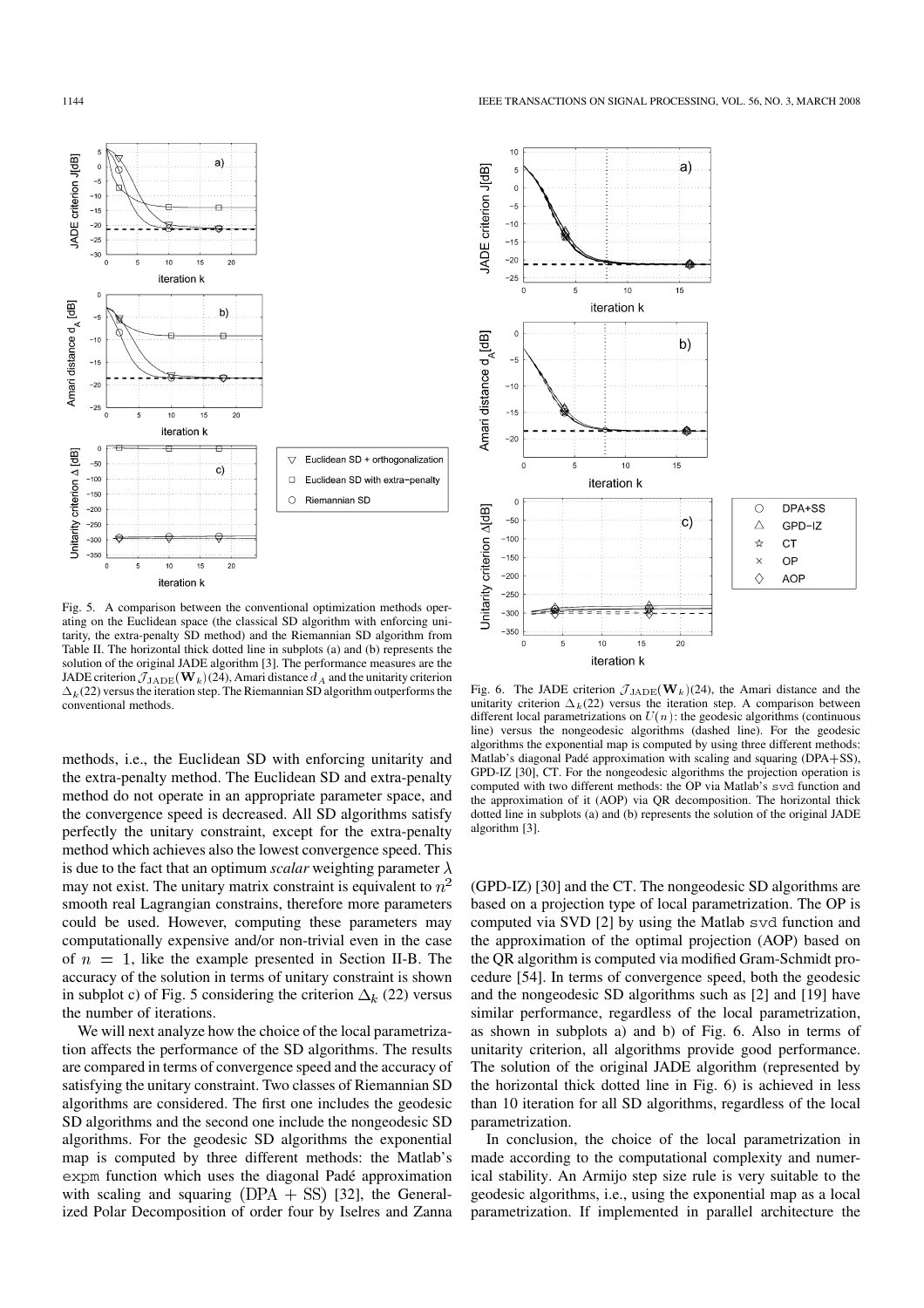

Fig. 7. The deviation from the unitary constraint for different values of the quantization errors  $\delta$  on the rotation matrices  $\overline{P}_k$  after one million iterations. The theoretical value  $E[\Delta_k]$  in (23) is represented by continuous black line. The unitarity criterion  $\Delta_k(22)$  obtained by repeatedly multiplying unitary matrices is represented by dashed gray line. The value  $\Delta_k$  obtained by using the proposed SD algorithm in Table II is represented by dot-dashed thick black line. The theoretical expected value of the deviation from the unitary constraint predicts accurately the value obtained in simulations. The proposed algorithm produces an error lower that the theoretical bound due to the fact that the error does not accumulate after the convergence has been reached.

GPD-IZ method [30] for computing the matrix exponential is a reliable choice from the point of view of efficiency and computational speed. Otherwise, the CT provides a reasonable performance at a low computational cost. Finally, the proposed algorithm has lower computational complexity per iteration compared to the nongeodesic SD in [2], [19] at the same convergence speed. This reduction is achieved by exploiting the Lie group structure of the Stiefel manifold of  $n \times n$  unitary matrices.

The last simulation shows how the round-off errors caused by finite numerical precision affect the proposed iterative algorithm. In Fig. 7, different values of the quantization error  $\delta$  are considered for the rotation matrices  $P_k$ , which are obtained by using the  $DPA + SS$  method [32]. Similar results are obtained by using the other approximation methods of the matrix exponential presented in Section V-A. The theoretical value of the unitarity criterion  $E[\Delta_k]$  in (23) is represented by continuous lines. The value  $\Delta_k$  (22) obtained by repeatedly multiplying unitary matrices is represented by dashed lines and the value obtained by using the proposed algorithm in Table II is represented by dot-dashed thick lines. The theoretical value (23) predicts accurately the value (22) obtained by repeated multiplications of unitary matrices. The proposed algorithm exhibits an error below the theoretical value due to the fact that the convergence is reached in few steps. Even if the convergence would be reached after a much larger number of iterations, the error accumulation is negligible for reasonable values of the quantization errors ( $\delta < 10^{-8}$ ), as shown in Fig. 7. In practice, a much smaller number of iterations need to be performed.

#### VIII. CONCLUSION

In this paper, Riemannian optimization algorithms on the Lie group of  $n \times n$  unitary matrices  $U(n)$  have been introduced. Expression for Riemannian gradient needed in the optimization has been derived. The proposed algorithms move towards the optimum along geodesics and the local parametrization is the exponential map. We exploit the recent developments in computing the matrix exponential needed in the multiplicative update on  $U(n)$ . This operation may be efficiently computed in a parallel fashion by using the GPD-IZ method [30] or in a serial fashion by using the CT. We also address the numerical issues and show that the geodesic algorithms together with the Armijo rule [1] are more efficient in practical implementations. Nongeodesic algorithms have been considered as well, and equivalence up to a certain approximation order has been established.

The proposed geodesic algorithms are suitable for practical applications where a closed form solution does not exist, or to refine estimates obtained by classical means. Such an example is the joint diagonalization problem presented in the paper. We have shown that the unitary matrix optimization problem encountered in the JADE approach for blind source separation [3] may be efficiently solved by using the proposed algorithms. Other possible applications include: smart antenna algorithms, wireless communications, biomedical measurements and signal separation, where unitary matrices play an important role in general. The algorithms introduced in this paper provide significant advantages over classical Euclidean gradient with enforcing unitary constraint and Lagrangian type of methods in terms convergence speed and accuracy of the solution. The unitary constraint is automatically maintained at each iteration, and consequently, undesired suboptimal solutions may be avoided. Moreover, for the specific case of  $U(n)$ , the proposed algorithm has lower computational complexity than the nongeodesic SD algorithms in [2].

#### **REFERENCES**

- [1] E. Polak*, Optimization: Algorithms and Consistent Approximations*. New York: Springer-Verlag, 1997.
- [2] J. H. Manton, "Optimization algorithms exploiting unitary constraints," *IEEE Trans. Signal Process.*, vol. 50, pp. 635–650, Mar. 2002.
- [3] J. Cardoso and A. Souloumiac, "Blind beamforming for non Gaussian signals," *Inst. Elect. Eng. Proc.-F*, vol. 140, no. 6, pp. 362–370, 1993.
- [4] S. T. Smith, "Subspace tracking with full rank updates," in *Conf. Rec. 31st Asilomar Conf. Signals, Syst. Comp.*, Nov. 2–5, 1997, vol. 1, pp. 793–797.
- [5] D. R. Fuhrmann, "A geometric approach to subspace tracking," in *Conf. Rec. 31st Asilomar Conf. Signals, Syst., Comp.*, Nov. 2–5, 1997, vol. 1, pp. 783–787.
- [6] J. Yang and D. B. Williams, "MIMO transmission subspace tracking with low rate feedback," in *Int. Conf. Acoust., Speech Signal Process.*, Philadelphia, PA, Mar. 2005, vol. 3, pp. 405–408.
- [7] W. Utschick and C. Brunner, "Efficient tracking and feedback of DL-eigenbeams in WCDMA," in *Proc. 4th Europ. Pers. Mobile Commun. Conf.*, Vienna, Austria, 2001.
- [8] M. Wax and Y. Anu, "A new least squares approach to blind beamforming," in *IEEE Int. Conf. Acoust., Speech, Signal Process.*, Apr. 21–24, 1997, vol. 5, pp. 3477–3480.
- [9] P. Stoica and D. A. Linebarger, "Optimization result for constrained beamformer design," in *IEEE Signal Process. Lett.*, Apr. 1995, vol. 2, pp. 66–67.
- [10] Y. Nishimori, "Learning algorithm for independent component analysis by geodesic flows on orthogonal group," in *Int. Joint Conf. Neural Netw.*, Jul. 10–16, 1999, vol. 2, pp. 933–938.
- [11] Y. Nishimori and S. Akaho, "Learning algorithms utilizing quasi-geodesic flows on the Stiefel manifold," *Neurocomputing*, vol. 67, pp. 106–135, Jun. 2005.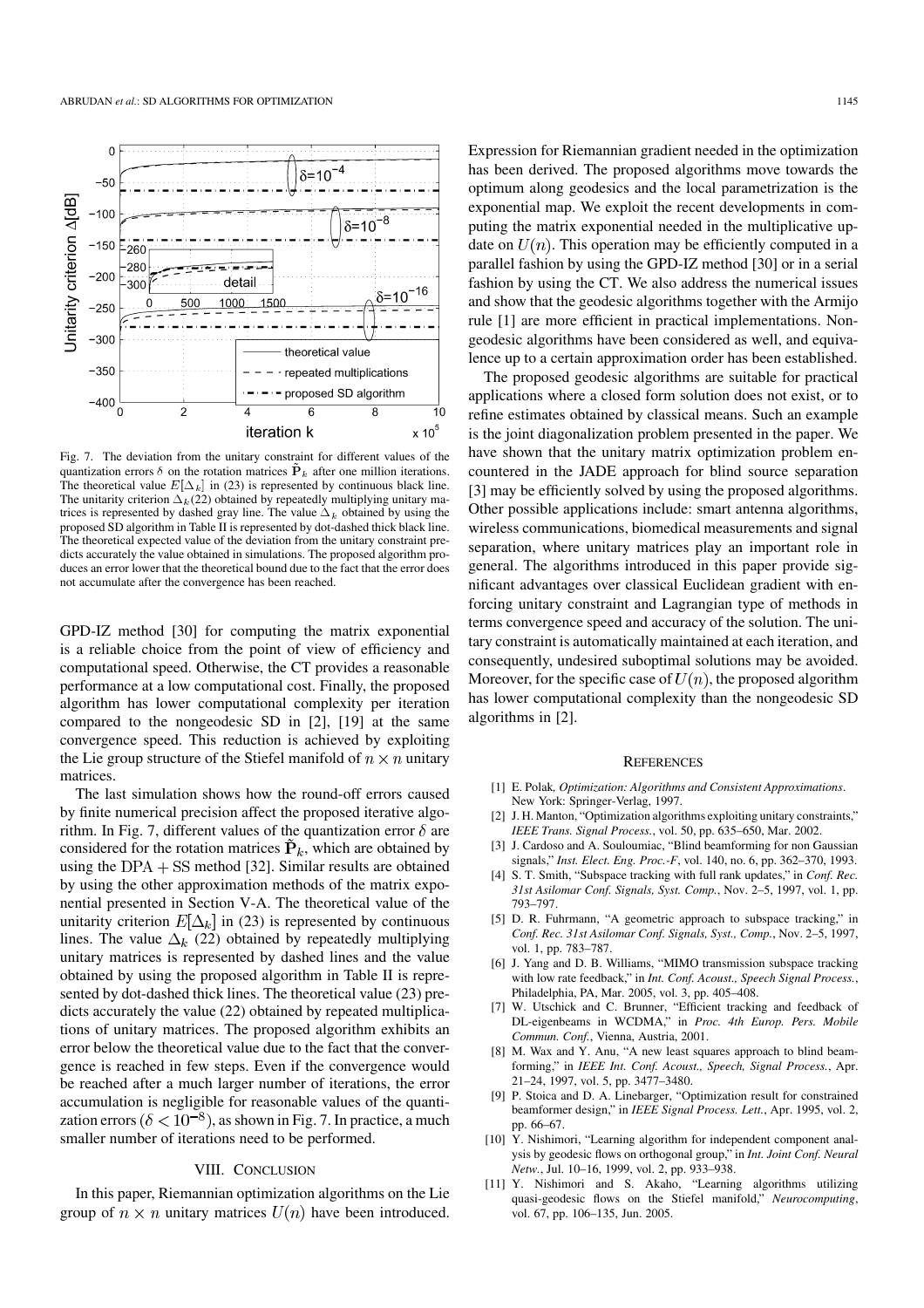1146 IEEE TRANSACTIONS ON SIGNAL PROCESSING, VOL. 56, NO. 3, MARCH 2008

- [12] A. Hyvärinen, J. Karhunen, and E. Oja*, Independent Component Analysis*. New York: Wiley, 2001.
- [13] S. Fiori, A. Uncini, and F. Piazza, "Application of the MEC network to principal component analysis and source separation," in *Proc. Int. Conf. Artif. Neural Netw.*, 1997, pp. 571–576.
- [14] M. D. Plumbley, "Geometrical methods for non-negative ICA: Manifolds, Lie groups, toral subalgebras," *Neurocomput.*, vol. 67, pp. 161–197, 2005.
- [15] A. Cichocki and S.-I. Amari*, Adaptive Blind Signal and Image Processing*. New York: Wiley, 2002.
- [16] L. Wang, J. Karhunen, and E. Oja, "A bigradient optimization approach for robust PCA, MCA and source separation," in *Proc. IEEE Conf. Neural Netw.*, 27 Nov.–1 Dec. 1995, vol. 4, pp. 1684–1689.
- [17] S. C. Douglas, "Self-stabilized gradient algorithms for blind source separation with orthogonality constraints," *IEEE Trans. Neural Netw.*, vol. 11, pp. 1490–1497, Nov. 2000.
- [18] S.-I. Amari, "Natural gradient works efficiently in learning," *Neural Comput.*, vol. 10, no. 2, pp. 251–276, 1998.
- [19] M. Nikpour, J. H. Manton, and G. Hori, "Algorithms on the Stiefel manifold for joint diagonalisation," in *Proc. IEEE Int. Conf. Acoust., Speech Signal Process.*, 2002, vol. 2, pp. 1481–1484.
- [20] C. B. Papadias, "Globally convergent blind source separation based on a multiuser kurtosis maximization criterion," *IEEE Trans. Signal Process.*, vol. 48, pp. 3508–3519, Dec. 2000.
- [21] P. Sansrimahachai, D. Ward, and A. Constantinides, "Multiple-input multiple-output least-squares constant modulus algorithms," in *IEEE Global Telecommun. Conf.*, Dec. 1–5, 2003, vol. 4, pp. 2084–2088.
- [22] C. B. Papadias and A. M. Kuzminskiy, "Blind source separation with randomized Gram-Schmidt orthogonalization for short burst systems," in *Proc. IEEE Int. Conf. Acoust., Speech, Signal Process.*, May 17–21, 2004, vol. 5, pp. 809–812.
- [23] J. Lu, T. N. Davidson, and Z. Luo, "Blind separation of BPSK signals using Newton's method on the Stiefel manifold," in *IEEE Int. Conf. Acoust., Speech, Signal Process.*, Apr. 2003, vol. 4, pp. 301–304.
- [24] A. Edelman, T. Arias, and S. Smith, "The geometry of algorithms with orthogonality constraints," *SIAM J. Matrix Analysis Applicat.*, vol. 20, no. 2, pp. 303–353, 1998.
- [25] S. Fiori, "Stiefel-Grassman Flow (SGF) learning: Further results," in *Proc. IEEE-INNS-ENNS Int. Joint Conf. Neural Netw.*, Jul. 24–27, 2000, vol. 3, pp. 343–348.
- [26] J. H. Manton, R. Mahony, and Y. Hua, "The geometry of weighted low-rank approximations," *IEEE Trans. Signal Process.*, vol. 51, pp. 500–514, Feb. 2003.
- [27] S. Fiori, "Quasi-geodesic neural learning algorithms over the orthogonal group: A tutorial," *J. Mach. Learn. Res.*, vol. 1, pp. 1–42, Apr. 2005.
- [28] D. G. Luenberger, "The gradient projection method along geodesics," *Manage. Sci.*, vol. 18, pp. 620–631, 1972.
- [29] D. Gabay, "Minimizing a differentiable function over a differential manifold," *J. Optim. Theory Applicat.*, vol. 37, pp. 177–219, Jun. 1982.
- [30] A. Iserles and A. Zanna, "Efficient computation of the matrix exponential by general polar decomposition," *SIAM J. Numer. Anal.*, vol. 42, pp. 2218–2256, Mar. 2005.
- [31] I. Yamada and T. Ezaki, "An orthogonal matrix optimization by dual Cayley parametrization technique," in *Proc. ICA*, 2003, pp. 35–40.
- [32] C. Moler and C. van Loan, "Nineteen dubious ways to compute the exponential of a matrix, twenty-five years later," *SIAM Rev.*, vol. 45, no. 1, pp. 3–49, 2003.
- [33] S. Douglas and S.-Y. Kung, "An ordered-rotation kuicnet algorithm for separating arbitrarily-distributed sources," in *Proc. IEEE Int. Conf. Independ. Compon. Anal. Signal Separat.*, Aussois, France, Jan. 1999, pp. 419–425.
- [34] C. Udriste*, Convex Functions and Optimization Methods on Riemannian Manifolds. Mathematics and Its Applications*. Boston, MA: Kluwer Academic, 1994.
- [35] M. P. do Carmo*, Riemannian Geometry. Mathematics: Theory and Applications*. Boston, MA: Birkhauser, 1992.
- [36] A. Knapp*, Lie Groups Beyond an Introduction, Vol. 140 of Progress in Mathematics*. Boston, MA: Birkhauser, 1996.
- [37] D. G. Luenberger*, Linear and Nonlinear Programming*. Reading, MA: Addison-Wesley, 1984.
- [38] S. T. Smith, "Optimization techniques on Riemannian manifolds," *Fields Inst. Commun., Amer. Math. Soc.*, vol. 3, pp. 113–136, 1994.
- [39] R. W. Brockett, "Least squares matching problems," *Linear Algebra Applicat.*, vol. 122/123/124, pp. 761–777, 1989.
- [40] R. W. Brockett, "Dynamical systems that sort lists, diagonalize matrices, and solve linear programming problems," *Linear Algebra Applicat.*, vol. 146, pp. 79–91, 1991.
- [41] B. Owren and B. Welfert, "The Newton iteration on Lie groups," *BIT Numer. Math.*, vol. 40, pp. 121–145, Mar. 2000.
- [42] P.-A. Absil, R. Mahony, and R. Sepulchre, "Riemannian geometry of Grassmann manifolds with a view on algorithmic computation," *Acta Applicandae Mathematicae*, vol. 80, no. 2, pp. 199–220, 2004.
- [43] S. G. Krantz*, Function Theory of Several Complex Variables*, 2nd ed. Pacific Grove, CA: Wadsworth and Brooks/Cole Advanced Books and Software, 1992.
- [44] S. Smith, "Statistical resolution limits and the complexified Cramér-Rao bound," *IEEE Trans. Signal Process.*, vol. 53, pp. 1597–1609, May 2005.
- [45] D. H. Brandwood, "A complex gradient operator and its applications in adaptive array theory," in *Inst. Elect. Eng. Proc., Parts F and H*, Feb. 1983, vol. 130, pp. 11–16.
- [46] Y. Yang, "Optimization on Riemannian manifold," in *Proc. 38th Conf. Decision Contr.*, Phoenix, AZ, Dec. 1999, pp. 888–893.
- [47] N. J. Higham, "Matrix nearness problems and applications," in *Applications of Matrix Theory*, M.J. C. Gover and S. Barnett, Eds. Oxford, U.K.: Oxford Univ. Press, 1989, pp. 1–27.
- [48] A. Zanna and H. Z. Munthe-Kaas, "Generalized polar decomposition for the approximation of the matrix exponential," *SIAM J. Matrix Anal.*, vol. 23, pp. 840–862, Jan. 2002.
- [49] E. Celledoni and A. Iserles, "Methods for approximation of a matrix exponential in a Lie-algebraic setting," *IMA J. Numer. Anal.*, vol. 21, no. 2, pp. 463–488, 2001.
- [50] T. Abrudan, J. Eriksson, and V. Koivunen, "Optimization under unitary matrix constraint using approximate matrix exponential," in *Conf. Rec. 39th Asilomar Conf. Signals, Syst. Comp. 2005*, 28 Oct.–1 Nov. 2005.
- [51] P. Sansrimahachai, D. Ward, and A. Constantinides, "Blind source separation for BLAST," in *Proc. 14th Int. Conf. Digital Signal Process.*, Jul. 1–3, 2002, vol. 1, pp. 139–142.
- [52] J. H. Manton, "On the role of differential geometry in signal processing," in *Int. Conf. Acoust., Speech Signal Process.*, Philadelphia, PA, Mar. 2005, vol. 5, pp. 1021–1024.
- [53] P. Absil and K. A. Gallivan, Joint diagonalization on the oblique manifold for independent component analysis DAMTP, Univ. Cambridge, U.K., Tech. Rep. NA2006/01, 2006 [Online]. Available: http://www. damtp.cam.ac.uk/user/na/reports.html
- [54] G. H. Golub and C. van Loan*, Matrix Computations*, 3rd ed. Baltimore, MD: The Johns Hopkins Univ. Press, 1996.



**Traian E. Abrudan** (S'02) received the M.Sc. degree from the Technical University of Cluj-Napoca, Romania, in 2000.

Since 2001, he has been with the Signal Processing Laboratory, Helsinki University of Technology (HUT), Finland. He is a Ph.D. student with the Electrical and Communications Engineering Department, HUT. Since 2005, he has been a member of GETA, Graduate School in Electronics, Telecommunications and Automation. His current research interests include statistical signal processing and

optimization algorithms for wireless communications with emphasis on MIMO and multicarrier systems.



**Jan Eriksson** (M'04) received the M.Sc. degree in mathematics from University of Turku, Finland, in 2000, and the D.Sc.(Tech) degree (with honors) in signal processing from Helsinki University of Technology (HUT), Finland, in 2004.

Since 2005, he has been working as a postdoctoral researcher with the Academy of Finland. His research interests are in blind signal processing, stochastic modeling, constrained optimization, digital communication, and information theory.